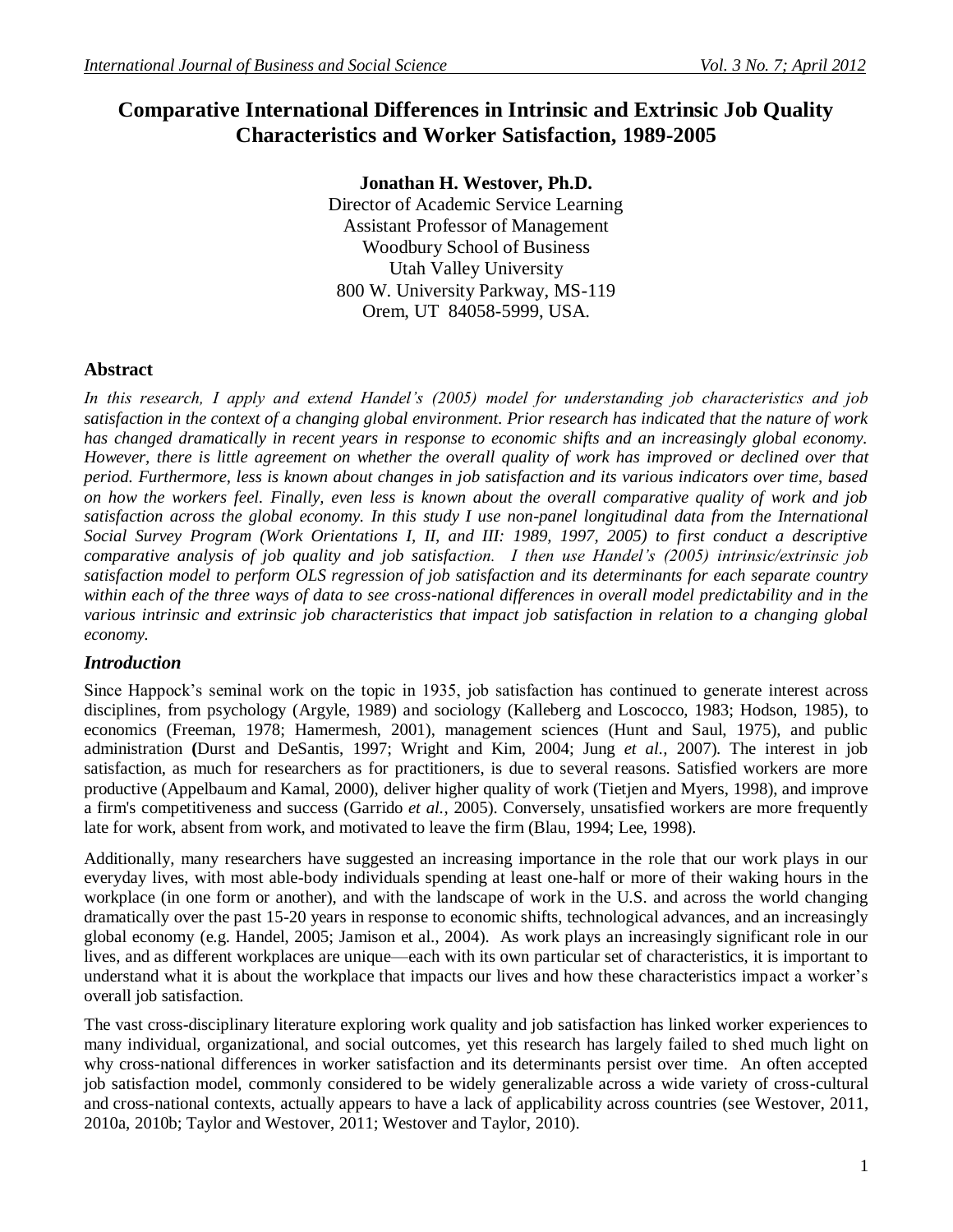The overall purpose in conducting this research is to (1) empirically test (using various bivariate descriptive procedures and OLS regression) significant, cross-national differences in job satisfaction and its determents.

## *Literature Review Overview*

## **The Conceptualization of Job Satisfaction**

Job satisfaction has been conceptualized in different ways. Some have simply regarded it as the degree to which people like their jobs (Spector, 1997). Others see it as the degree of fit between the features of a job and workers' expectations. Based on this approach, workers are relatively more satisfied with their jobs when their expectations are fulfilled or exceeded; otherwise, dissatisfaction would be the outcome of a work experience (Tutuncu and Kozak, 2007). Job satisfaction is in fact commonly explained using the person-environment fit paradigm or needssatisfaction model. The more a job fulfils the workers' needs or values, the higher should be their job satisfaction levels (Kristof-Brown, 1996; Traut *et al*., 2000; Ellickson, 2002). Rather than confine the definition of job satisfaction to job features, several researchers have incorporated the work environment. They see job satisfaction as a multidimensional attitude of workers towards their jobs and work places (Clark and Oswald, 1996; Davis and Newstrom, 1999; Hamermesh, 2001). Additionally, theorists and researchers alike have often looked at job satisfaction in terms of nonmaterial (intrinsic) and nonmaterial (extrinsic) rewards (Handel 2005; Kalleberg 1977).

## **Why Examining Work Quality and Job Satisfaction is** *Still* **Important**

Gazioglu and Tansel (2006) note that in recent years there has been a resurgence of interest among academic researchers and practitioners alike in the analysis of various job satisfaction variables and correlates. The question is, why? The bottom line is that work continues to be a very important part of our everyday lives, possibly even more so than at any other time in recent history. In fact, many individuals spend one-half or more of their waking hours in the workplace. Additionally, the landscape of work in the U.S. and across the world has changed dramatically over the past 15-20 years in response to economic shifts and an increasingly global economy. Jamison, et al. provides a nice summary of this perspective:

―Today, work, with its attendant management hierarchies and educational requirements, organizational mergers, and company buyouts, layoffs, and downsizing, contingent work and job insecurity, is undergoing a radical transformation that threatens the structure of the job as we have come to know. The work environment in which we today spend so much of our daily lives is thus likely to present an entirely new range of work environment [conditions]" (2004:43).

Therefore, as work makes up such a dominate portion of our lives, and as the nature of work has been changing in recent decades, it is important to understand how workplace characteristics impact our lives and how these characteristics impact a worker's overall job satisfaction. Thus, it is important to thoroughly revisit job satisfaction. The following section will provide a brief overview of the significant organizational outcomes related to job satisfaction.

#### **Review of the Research Linking Job Satisfaction to Other Important Outcomes**

Over the past several decades, literally thousands of studies have examined the relationship between job satisfaction and other important organizational variables and outcomes. For example, the workplace literature has generally accepted that satisfied workers are more productive and perform at a higher level (Souza-Poza and Souza-Poza, 2000). The research has further demonstrated that low job satisfaction can lead to higher absenteeism and turnover (Vroom 1964). Rogers et al. (1994) and Fosam et al. (1998) have further demonstrated that there is a relationship in service industries between employee and customer satisfaction. Additionally, a wide body of work and health research has shown the link between job satisfaction and worker health (see Karasek 1979; Totterdell et al. 2006; Tsutsumi 2005). Finally, Argyle (1989) and Judge and Watanabe (1993) have shown that job satisfaction is an important predictor of overall well-being.

Table 1 briefly summarizes what a vast cross-disciplinary research literature has found to be the main correlates to job satisfaction, each of which have broad implications for individual workers, firms, and the larger society. Each will be explored and described briefly in the following pages.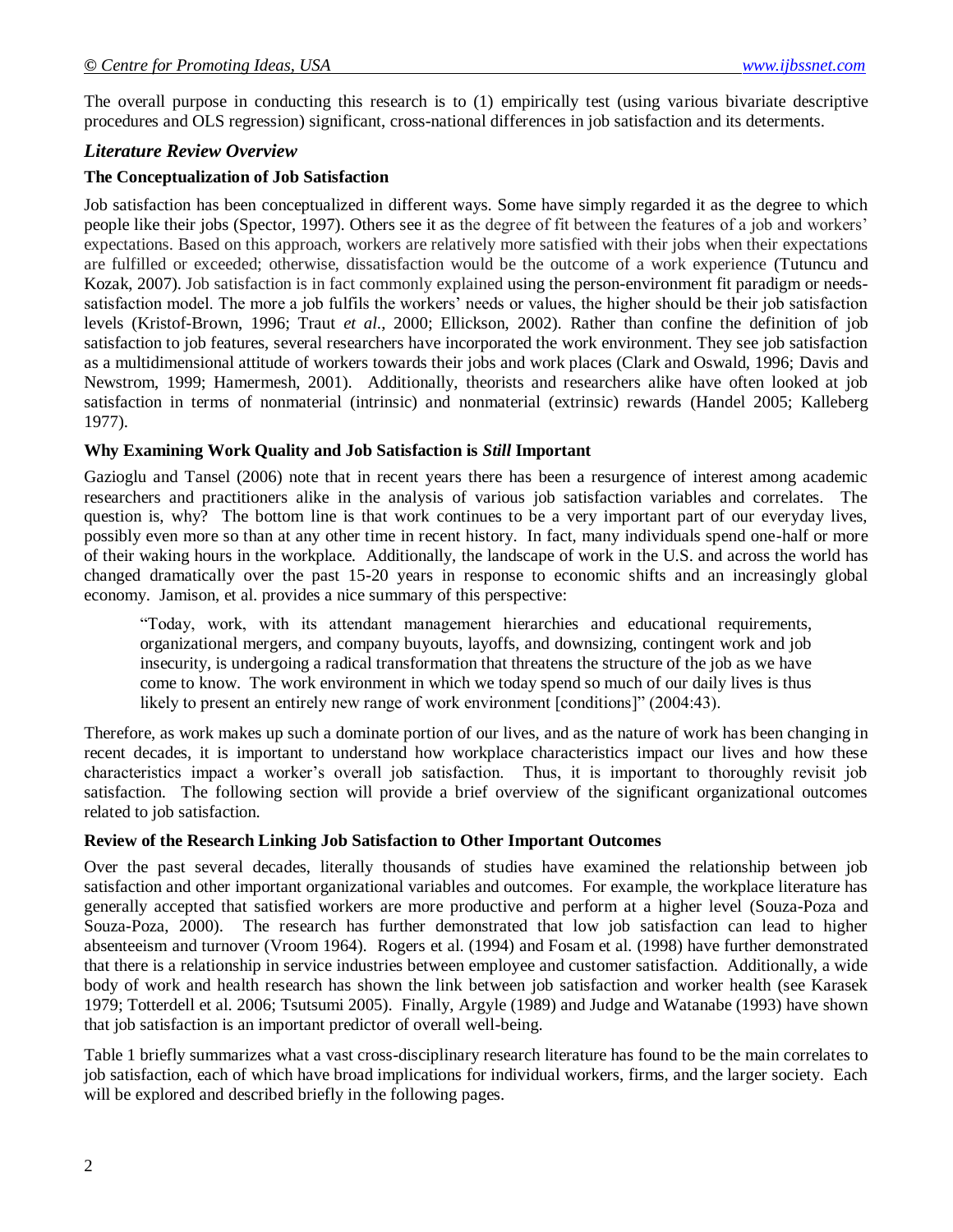| <b>Variable Related with Job Satisfaction</b> | <b>Direction of Relationship</b> |
|-----------------------------------------------|----------------------------------|
| Life Satisfaction                             | Positive                         |
| <b>Job Performance</b>                        | Positive                         |
| <b>Worker Motivation</b>                      | Positive                         |
| Job Involvement                               | Positive                         |
| <b>Organizational Commitment</b>              | Positive                         |
| Organizational Citizenship Behavior           | Positive                         |
| <b>Employee Tardiness</b>                     | Negative                         |
| <b>Employee Absenteeism</b>                   | Negative                         |
| <b>Withdrawal Cognitions</b>                  | Negative                         |
| <b>Employee Turnover</b>                      | Negative                         |
| Worker Health                                 | Positive                         |
| <b>Perceived Stress</b>                       | Negative                         |

| <b>Table 1: Important Outcomes of Job Satisfaction</b> |  |  |  |
|--------------------------------------------------------|--|--|--|
|--------------------------------------------------------|--|--|--|

## *Discussion of Variables*

## **Description of Data**

 $\overline{a}$ 

This research utilizes non-panel longitudinal data from the International Social Survey Program (ISSP: Work Orientations modules I, II, and III: 1989, 1997, 2005—various survey questions on job characteristics and job quality). The International Social Survey Program Work Orientations modules utilized a multistage stratified probability sample to collect the data for each of the various countries with a variety of eligible participants in each country's target population1. The Work Orientations module focuses on the areas of general attitudes toward work and leisure, work organization, and work content2. Variables of interest in the data collected by the International Social Survey Program are single-item indicators (i.e. with a single survey question for job satisfaction, interesting work, job autonomy, workplace relations, etc., on a Likert scale). For the purposes of this study, the units of analysis are individuals within the separate sovereign nations. In addition to examining one large sample including all respondents from all participating countries, a separate sample for each country is also examined to determine which job characteristics best predict job satisfaction in that particular country and then make cross-national comparisons (see also Westover, 2008a, 2008b, 2009, 2010a, 2010b).

With 11 countries included in 1989, 26 countries included in 1997, and 32 countries included in 2005, it is important to note where the study countries fall within the broader world context (272 world countries identified by the CIA World Factbook for 2005). Table 2 shows the countries included in each wave of the study. In 1989, the 11 countries participating in the study were primarily Western European nations, in addition to the United States, Israel, and Hungary. In 1997, the number of participating countries increased to 26, with several more former Eastern Bloc nations—in addition to Hungary—participating, a greater number of European countries participating, as well as nations from the Asia participating for the first time. Additionally, Canada joined the U.S.A. as the only other North American country participating in the study. In 2005, the number of participating countries again increased, this time to 32 nations, with a handful of the 1997 nations dropping out and more European, Central American, and Asian countries participating. Once more, in 2005 South Africa became the only nation from the African continent to participate.

<sup>1</sup> ISSP Researchers collected the data via self-administered questionnaires, personal interviews, and mail-back questionnaires, depending on the country, and were collected in 1989, 1996-97, and 2004-5 respectively.

<sup>2</sup> For a full summary and description of this research, see the ICPSR Study Scope and Description Summary at http://webapp.icpsr.umich.edu/cocoon/ICPSR-STUDY/03032.xml.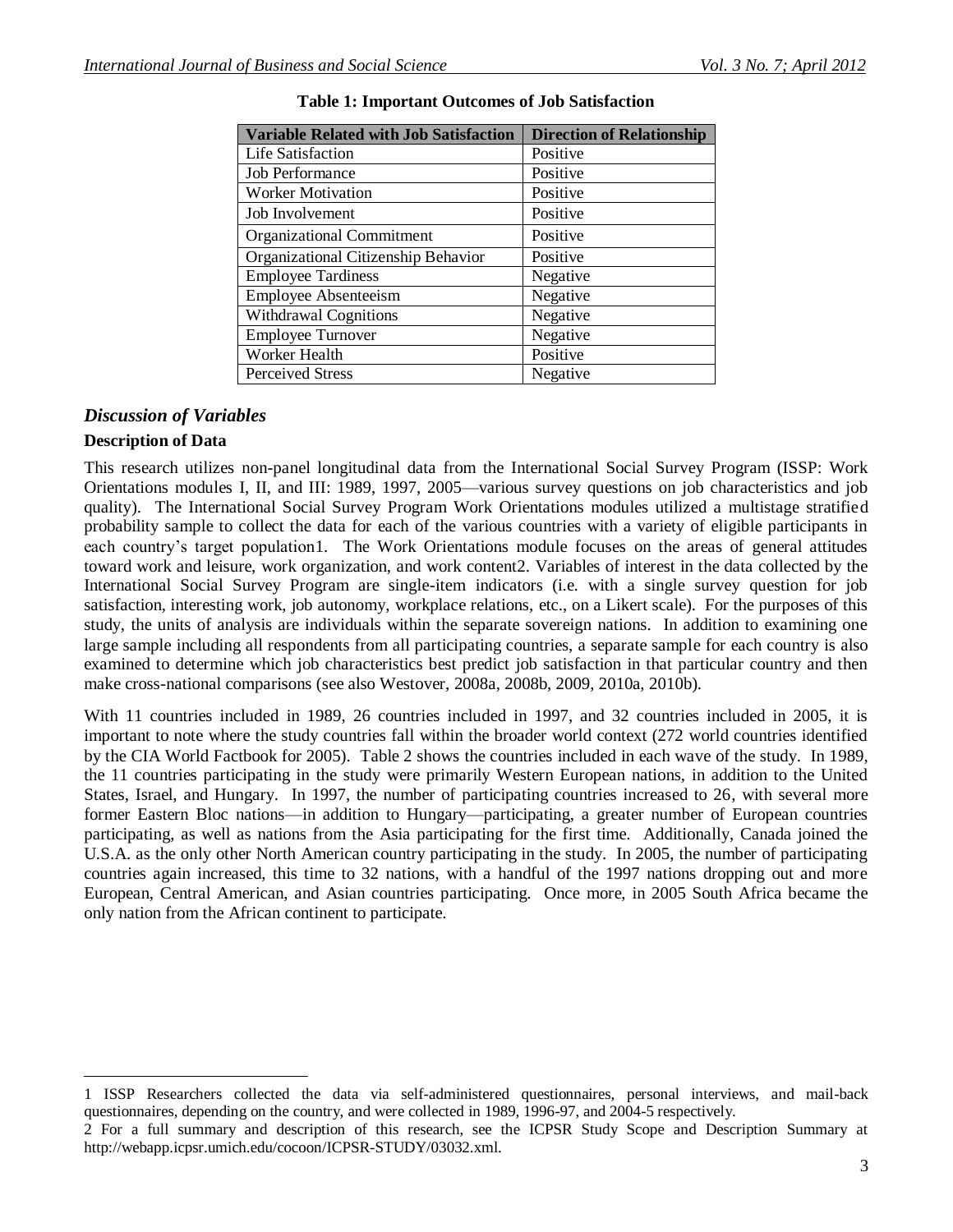| 1989                 | 1997                | 2005                  |
|----------------------|---------------------|-----------------------|
| <b>West Germany</b>  | West Germany        | Australia             |
| <b>Great Britain</b> | <b>East Germany</b> | Germany               |
| <b>USA</b>           | Great Britain       | <b>East Germany</b>   |
| Austria              | <b>USA</b>          | <b>Great Britain</b>  |
| Hungary              | Hungary             | <b>United States</b>  |
| Netherlands          | Italy               | Hungary               |
| Italy                | Netherlands         | Ireland               |
| Ireland              | Norway              | Norway                |
| Northern Ireland     | Sweden              | Sweden                |
| Norway               | Czech Republic      | <b>Czech Republic</b> |
| Israel               | Slovenia            | Slovenia              |
|                      | Poland              | Bulgaria              |
|                      | Bulgaria            | Russia                |
|                      | Russia              | New Zealand           |
|                      | New Zealand         | Canada                |
|                      | Canada              | Philippines           |
|                      | Philippines         | <b>Israel</b>         |
|                      | <b>Israel</b>       | Japan                 |
|                      | Japan               | Spain                 |
|                      | Spain               | Latvia                |
|                      | France              | France                |
|                      | Cyprus              | Cyprus                |
|                      | Portugal            | Portugal              |
|                      | Denmark             | Denmark               |
|                      | Switzerland         | Switzerland           |
|                      | Bangladesh          | <b>Flanders</b>       |
|                      |                     | Finland               |
|                      |                     | Mexico                |
|                      |                     | Taiwan                |
|                      |                     | South Africa          |
|                      |                     | South Korea           |
|                      |                     | Dominican Republic    |
|                      |                     |                       |

## **Table 2: Study Countries by Year**

#### *Operationalization of Variables*

This research follows Westover's (2008a, 2008b, 2009, 2010b) job satisfaction model (based on Kalleberg's 1977 findings and Handel's 2005 study) for conducting a cross-national comparison of job satisfaction and the perceived importance of intrinsic and extrinsic job quality characteristic variations across countries (see also Spector, 1997; Souza-Poza and Souza-Poza, 2000; Munoz de Bustillo Llorente and Fernandez Macias, 2005; Westover, 2008a, 2008b, 2009, 2010a, 2010b). Handel (2005) characterized 12 variables from the General Social Survey into intrinsic and extrinsic job quality factors. Ten of the 12 variables used by Handel are available for all countries in each of the three waves of the International Social Survey data used for this study and are outlined below.

#### **Key Job Quality Characteristics Related to Job Satisfaction**

All variables are single-item measures based on the survey questions below (See also Westover, 2008a, 2008b, 2010a, 2010b, 2011a, 2011b).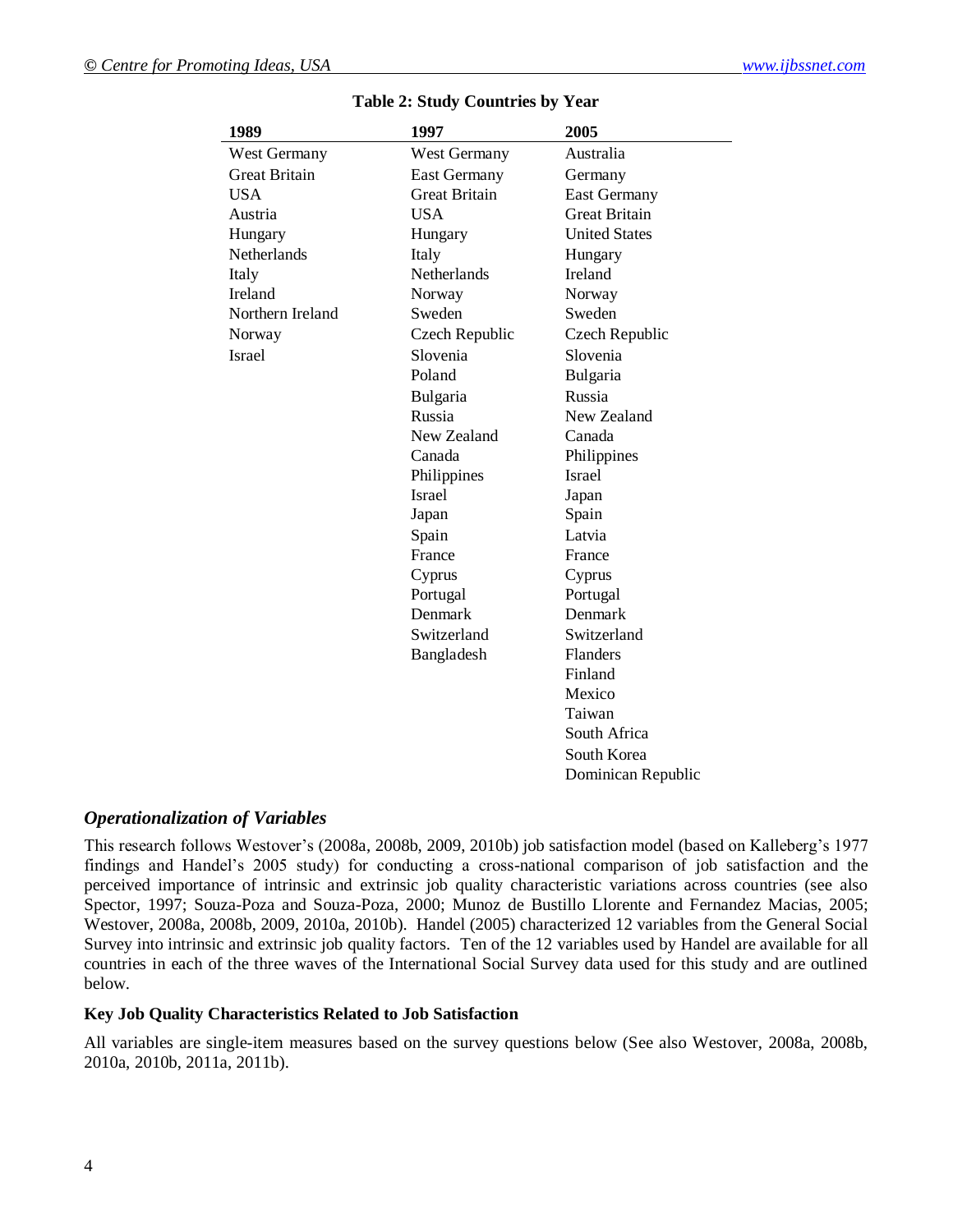| "How satisfied are you in your main job?"                                                             |  |  |  |  |  |
|-------------------------------------------------------------------------------------------------------|--|--|--|--|--|
| Key Independent Variables (From the ISSP):                                                            |  |  |  |  |  |
|                                                                                                       |  |  |  |  |  |
|                                                                                                       |  |  |  |  |  |
| "My job is interesting"                                                                               |  |  |  |  |  |
| "I can work independently"                                                                            |  |  |  |  |  |
| Quality of Workplace Interpersonal Relationships5                                                     |  |  |  |  |  |
| "In general, how would you describe relations at your workplace<br>between management and employees?" |  |  |  |  |  |
| "In general, how would you describe relations at your workplace<br>between workmates/colleagues?"     |  |  |  |  |  |
|                                                                                                       |  |  |  |  |  |
|                                                                                                       |  |  |  |  |  |
| "My income is high"                                                                                   |  |  |  |  |  |
| "My job is secure"                                                                                    |  |  |  |  |  |
| "My opportunities for advancement are<br>high"                                                        |  |  |  |  |  |
|                                                                                                       |  |  |  |  |  |
| "How often do you come home from work exhausted?"                                                     |  |  |  |  |  |
| "How often do you have to do hard physical<br>work?"                                                  |  |  |  |  |  |
| "How often do you work in dangerous<br>conditions?"                                                   |  |  |  |  |  |
|                                                                                                       |  |  |  |  |  |

#### **Individual Control Variables**

Though the literature has identified many important individual control variables, due to limitations in data availability, control variables used were limited to the following, individual characteristics (see Westover, 2008a, 2008b, 2010a, 2010b, 2011a, 2011): *full-time/part-time status, self-employment status, gende*r, *age*, *marital status*, and *education* (see Hammermesh, 1999; Souza-Poza and Souza-Poza, 2000; Hodson, 2002; Carlson and Mellor, 2004).

## **Model**

Figure 1 depicts the overall theoretical model of the influences on job quality and overall job satisfaction. In addition to the various intrinsic and extrinsic factors examined in most satisfaction research, this model also includes commonly omitted factors, including country-specific cultural characteristics, and most importantly for the scope of this current research endeavor, country-specific contextual variables, including various social, human capital, national-level economic, and welfare variables. I argue that each of these macro-level conditions set the stage for job quality conditions and worker satisfaction within a given nation. Furthermore, as a result of differing macro-level and differing job quality conditions, countries will have a difference in intrinsic and extrinsic work quality factors and their saliency to perceived satisfaction.

 $\overline{a}$ **3** Response categories for this variable included, (1) Completely Dissatisfied, (2) Very Dissatisfied, (3) Fairly Dissatisfied,

<sup>(4)</sup> Neither Satisfied nor Dissatisfied, (5) Fairly Satisfied, (6) Very Satisfied, (7) Completely Satisfied, (8) Can't Choose, and (9) No Answer.

<sup>4</sup> Response categories for these variables included, (1) Strongly Disagree, (2) Disagree, (3) Neither Agree Nor Disagree, (4) Agree, (5) Strongly Agree, (8) Can't Choose, and (9) No Answer.

<sup>5</sup> Response categories for these variable included (1) Very Bad, (2) Bad, (3) Neither good nor bad, (4) Good, (5) Very Good, (8) Can't Choose, and (9) No Answer.

<sup>6</sup> Response categories for these variables included, (1) Strongly Disagree, (2) Disagree, (3) Neither Agree Nor Disagree, (4) Agree, (5) Strongly Agree, (8) Can't Choose, and (9) No Answer.

<sup>7</sup> Response categories for these variable included (1) Never, (2) Hardly Ever, (3) Sometimes, (4) Often, (5) Always, (8) Can't Choose, and (9) No Answer.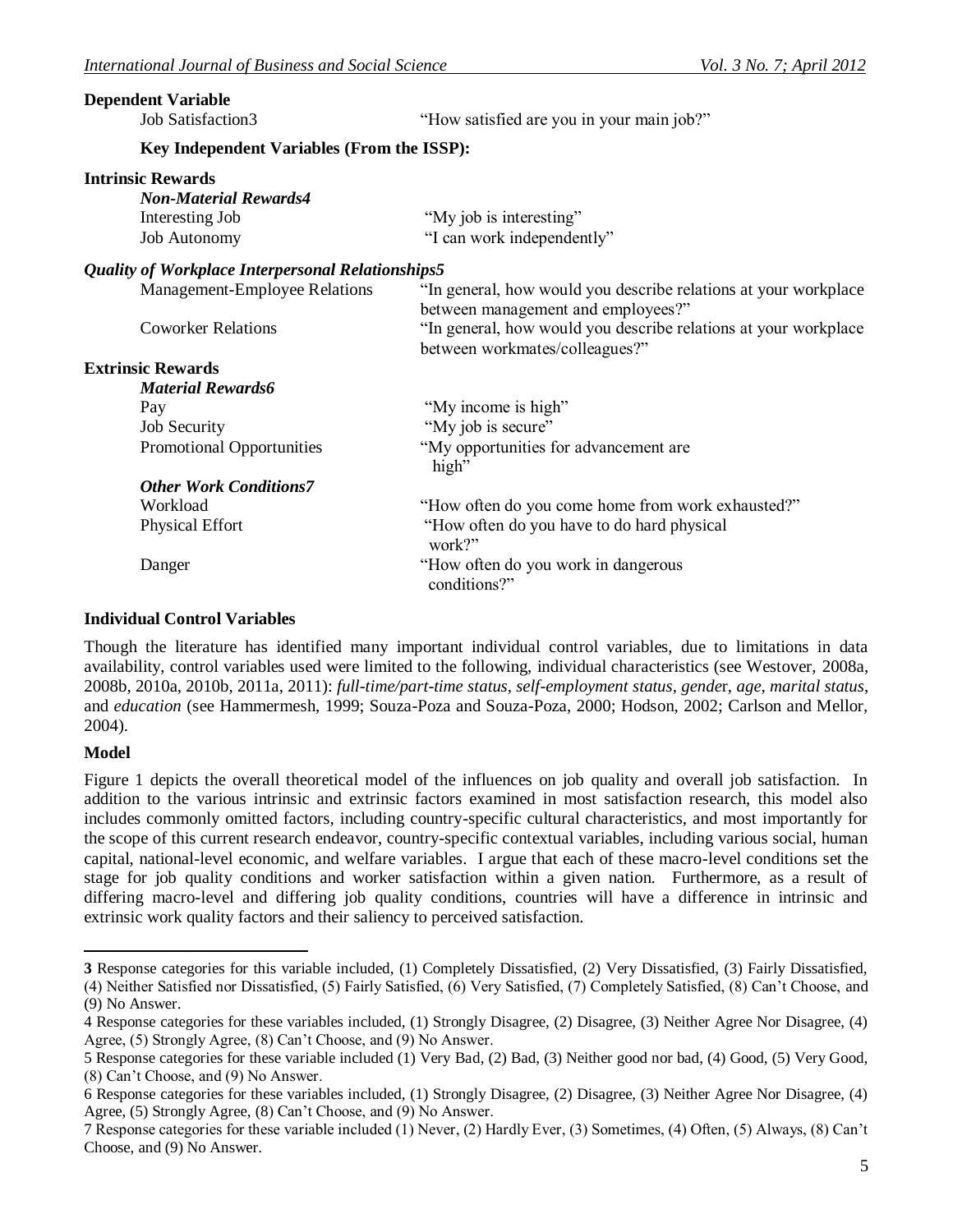

## **Figure 1: Factors Impacting Work Characteristics and Job Satisfaction**

# *Methodological Description*

## **Statistical Methodology**

First, this research uses data from the International Social Survey to perform a descriptive statistical analysis of work characteristics and job satisfaction for individual countries and across nations. These bivariate and multivariate analyses include trend analysis, correlations, ANOVA and ANCOVA procedures, cross-tabulations, as well as general descriptive statistics of job quality characteristics and job satisfaction in each country to provide descriptive comparative similarities and differences between countries. Additionally, both aggregate and countryspecific OLS regression models of the impact of individual work characteristics on job satisfaction were generated to provide additional comparison between countries<sup>8</sup>.

Due to the ordinal nature of the dependant variable, it is most appropriate to use an ordered probit regression to look at the effect of different job characteristics on one's overall job satisfaction. However, many researchers have argued that using OLS regression is appropriate when looking at satisfaction variables on a Likert scale, where most respondents understand that the difference between responses of 1 and 2 is the same as the difference between responses of 2 and 3, and so on (see Handel, 2005; Westover, 2008a, 2008b, 2009, 2010a, 2010b, 2010c). Additionally, using OLS regression results allows us to report an r-squared and adjusted r-squared value for the model and compare coefficients across models, which comparison is not appropriate in a probit model. Therefore, all regression results reported herein are OLS regression result. It is important to note that when the same OLS models where run in an ordered probit regression, the same significant results appeared for each of the independent and control variables across countries and waves (full ordered probit model results, are available upon request).

## **Limitations of Data**

One of the primary limitations of the available attitudinal data is that each question represents a subjective single item indicator. As Souza-Poza and Souza-Poza aptly point out, "[Subjective Well Being] scores depend on the type of scale used, the ordering of the items, the time-frame of the questions, the current mood at the time of measurement, and other situational factors" (2000:5; see also Diener et al., 1999; Westover, 2008a, 2008b, 2009, 2010a, 2010b, 2010c). They further point out that, as the ISSP data set only measures job satisfaction as a single-item indicator, variance due to the wording of the item cannot be averaged out and the single item further makes the evaluation of internal consistency problematic. Another problem is the non-panel longitudinal nature of the data. This research uses three waves of cross-sectional data and therefore one cannot specifically test the direction of causality among the variables examined as would be possible with panel longitudinal data. However, a conceptual framework is provided that hypothesizes the path of causality in addition to utilizing non-panel longitudinal data, which enables comparison of like variables over time (see also Westover, 2008a, 2008b, 2009, 2010a, 2010b, 2010c).

 $\overline{\phantom{a}}$ 

<sup>&</sup>lt;sup>8</sup> While all of these various analyses were conducted, due to length restrictions only some are provided here; others are available from the author upon request.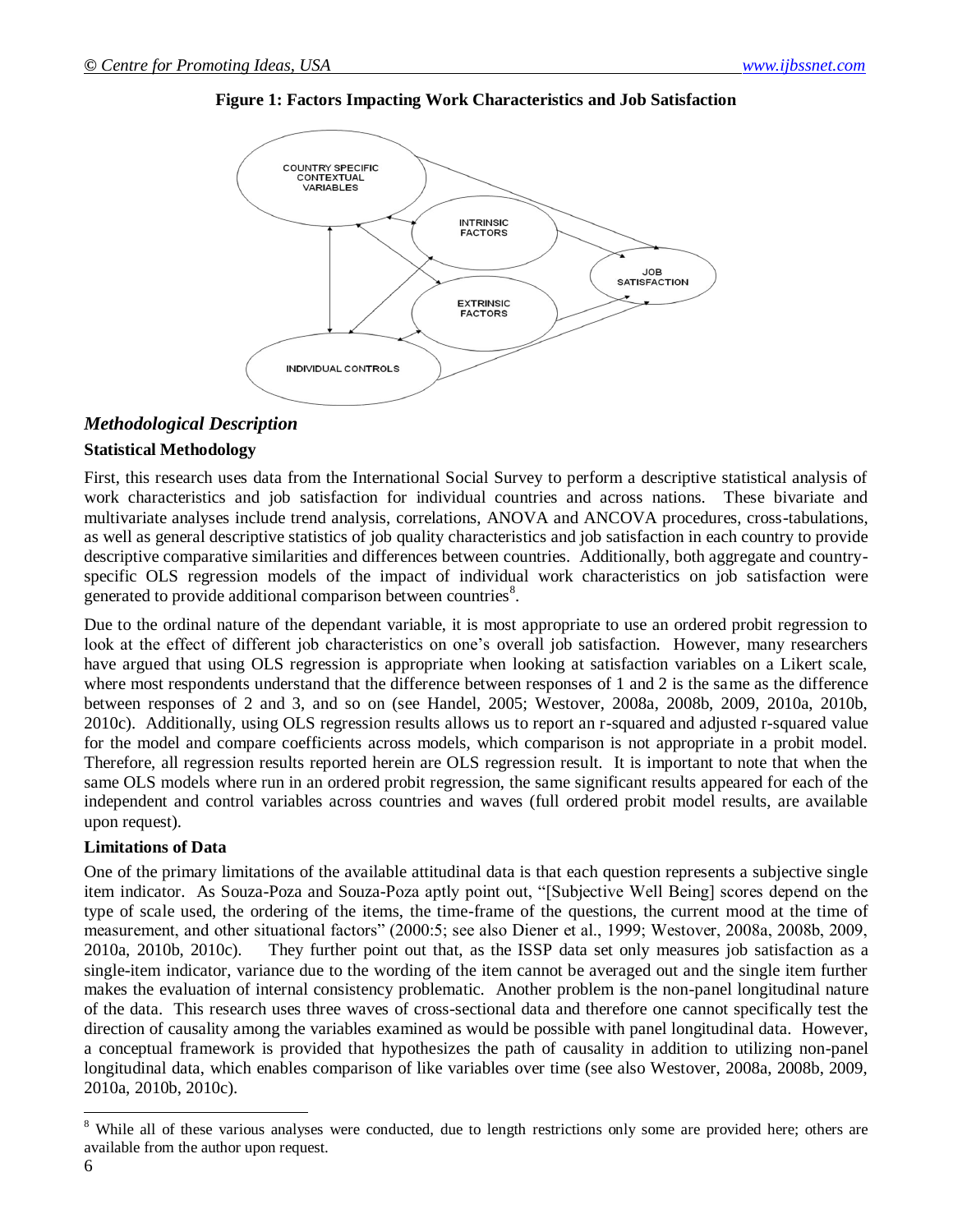Additionally, some variables of interest (i.e. work-related stress) and other important control variables (e.g. total hours worked per week, or whether or not an individual worked for the government or not) cannot be included in the analysis, as data are not available for each wave of data collection across all countries of interest.

## *Hypotheses*

There is the possibility that the national work context can impact on the workplace and the nature of work, which can in turn affect job satisfaction. Therefore, the levels of job satisfaction and its determinants of the respondents from the 32 countries are expected to differ cross-nationally, resulting in the following hypothesis:

H1a: There are statistically significant cross-national differences in the levels of job satisfaction across countries.

H1a: There are statistically significant cross-national differences in the determinants of job satisfaction across countries.

#### *Results*

Table 3 shows mean changes in job satisfaction by country and wave. Specifically, for those six countries included in all three waves (West Germany, Great Britain, United States, Hungary, Norway, and Israel), all but Israel (which increased in each wave) saw a dip in mean job satisfactions scores from 1989 to 1997 and then a rebound from 1997 to 2005 with 2005 levels surpassing 1989 levels.

| Country              | 1989                     | 1997                         | 2005                     |
|----------------------|--------------------------|------------------------------|--------------------------|
| Australia            |                          |                              | 5.18                     |
| Austria              | 5.46                     |                              | $\overline{\phantom{0}}$ |
| Bangladesh           |                          | 5.30                         |                          |
| Bulgaria             |                          | 5.02                         | 5.09                     |
| Canada               |                          | 5.10                         | 5.24                     |
| Cyprus               |                          | 5.61                         | 4.97                     |
| Czech Republic       |                          | 5.12                         | 5.16                     |
| Denmark              |                          | 5.70                         | 5.51                     |
| Dominican Republic   |                          | $\overline{a}$               | 5.36                     |
| Finland              |                          |                              | 5.31                     |
| Flanders             |                          | $\overline{a}$               | 4.97                     |
| France               |                          | 5.08                         | 4.89                     |
| Germany-East         |                          | 4.97                         | 5.46                     |
| Germany-West         | 5.34                     | 5.19                         | 5.42                     |
| <b>Great Britain</b> | 5.25                     | 5.08                         | 5.27                     |
| Hungary              | 4.86                     | 4.78                         | 5.14                     |
| Ireland              | 5.54                     | $\overline{\phantom{0}}$     | 5.63                     |
| <b>Israel</b>        | 5.26                     | 5.44                         | 5.64                     |
| Italy                | 5.16                     | 5.15                         | $\overline{\phantom{0}}$ |
| Japan                | $\overline{a}$           | 4.83                         | 5.45                     |
| Latvia               |                          | $\overline{\phantom{0}}$     | 5.25                     |
| Mexico               |                          | $\overline{\phantom{0}}$     | 5.88                     |
| Netherlands          | 5.28                     | 5.42                         |                          |
| New Zealand          |                          | 5.36                         | 4.99                     |
| Northern Ireland     | 5.35                     |                              |                          |
| Norway               | 5.35                     | 5.24                         | 5.63                     |
| Philippines          | $\overline{\phantom{0}}$ | 5.64                         | 5.32                     |
| Poland               |                          | 5.17                         |                          |
| Portugal             |                          | 5.21                         | 5.52                     |
| Russia               |                          | 4.93                         | 5.22                     |
| Slovenia             |                          | 4.94                         | 5.10                     |
| Spain                |                          | 5.41                         | 4.94                     |
| South Africa         |                          | $\qquad \qquad \blacksquare$ | 5.17                     |
| South Korea          |                          |                              | 4.76                     |
| Sweden               |                          | 5.23                         | 5.30                     |
| Switzerland          |                          | 5.45                         | 5.72                     |
| Taiwan               | $\overline{a}$           | $\overline{a}$               | 5.01                     |
| <b>United States</b> | 5.43                     | 5.35                         | 5.46                     |

## **Table 3: Mean Job Satisfaction, by County and Year (1989-2005)**

 Separate ANOVA and ANCOVA analyses show significant differences (at .05 or less level of significance) Note: Job Satisfaction is on a 1-7 scale (1 low, 7 high)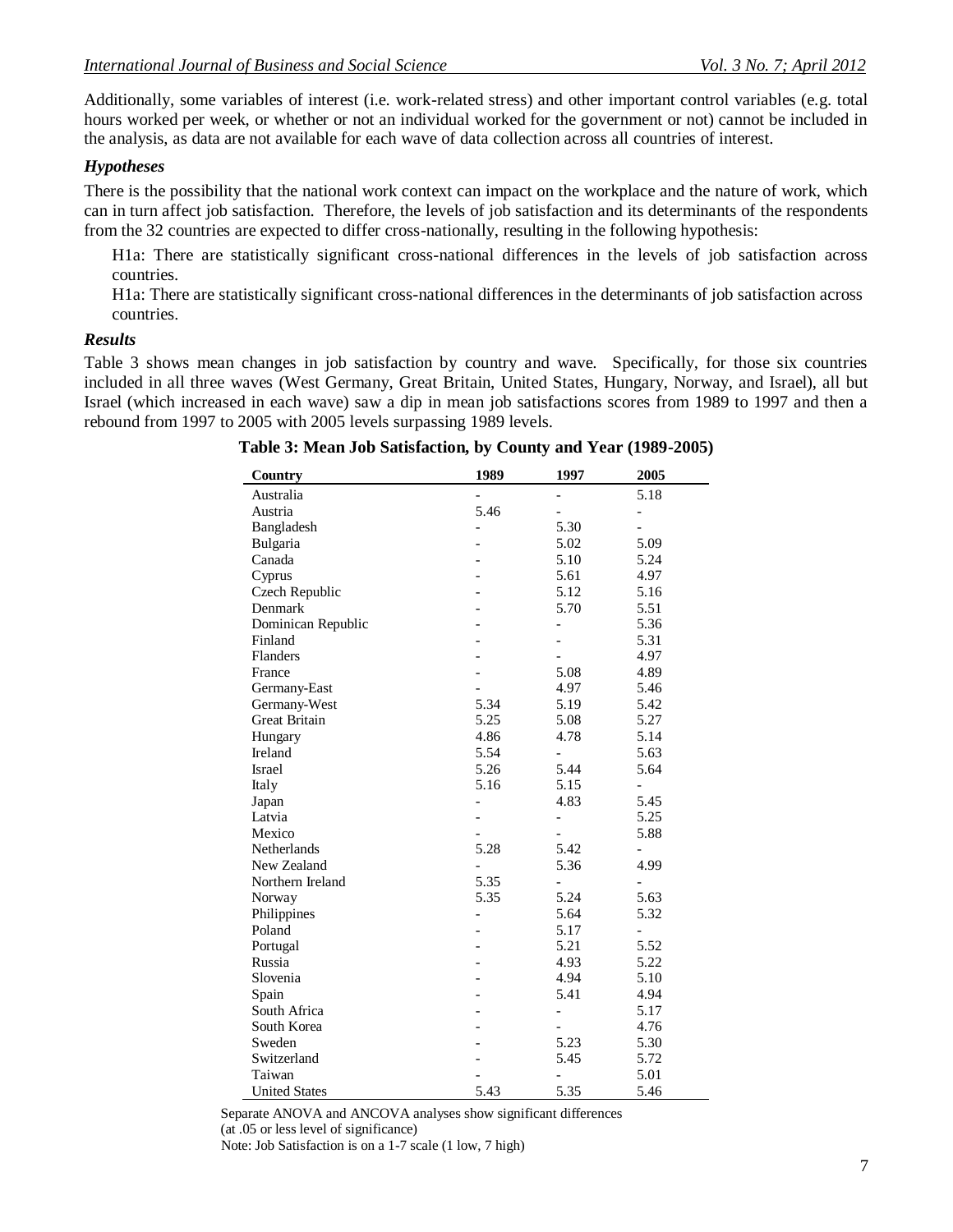Additionally, New Zealand, the Philippines, Spain, France, Cyprus, and Denmark were the only countries of the 22 countries included in both the 1997 and 2005 waves that saw a decline in mean job satisfaction from 1997 to 2005.

Tables 4, 5, and 6 provide a comparison of the mean values among the main study variables across each country in that wave, in 1989, 1997, and 2005, respectively. Table 4, which includes 11 countries, shows that in 1989, Israel, Ireland, and West Germany had the highest mean perceived "management/employee relations" mean scores, with Hungary and the Netherlands with the lowest. Ireland, Norway, Northern Ireland, Great Britain, West Germany, Austria, and Israel each had significantly higher "coworker relations" mean scores than the U.S.A., Hungary, and Italy. Austria and Norway had the highest "job autonomy" mean scores, while Israel and Italy had the lowest. West Germany and Austria had the highest "interesting work" mean scores, with all the rest but Hungary (the lowest) having very similar mean scores. Perceived "job security" was the lowest in Great Britain and Northern Ireland, while it was significantly higher in Austria and West Germany.

Hungary, Northern Ireland, Norway, and Great Britain had the lowest "pay" mean scores, with the highest scores coming in West Germany, Austria, and Israel. Perceived "promotional opportunities" were highest in the U.S.A. and Israel, while Norway and Hungary had significantly lower mean scores. Perceived "workload" was highest in Great Britain, Hungary, and Israel, and lowest in the Netherlands. "Physical effort" and "danger" was highest in Hungary and lowest in Italy and Ireland, respectively. Overall, a comparison of extrinsic workplace characteristics mean scores (job security, pay, promotional opportunities, workload, physical effort, and danger) with intrinsic job characteristics mean scores (management/employee relations, coworker relations, job autonomy, and interesting work) shows overall higher levels of perceived intrinsic workplace characteristics across most countries, with the exception of "job security" being higher than some of the intrinsic factors in all but Great Britain, Northern Ireland, and Norway.

Table 5 shows similar differences and similarities in 1997, while providing a wider range of countries for comparison (26 in all). Cyprus and Bangladesh had both the highest perceived "management/employee relations" and "coworker relations" mean scores, while Russia had the lowest in both areas. Denmark had by far the highest ―job autonomy‖ mean scores, while Japan and Poland had by far the lowest. Denmark and Switzerland had by far the highest "interesting work" mean scores, while Russia had by far the lowest. Perceived "job security" was the highest in Denmark and the Philippines, while it was significantly lower in East Germany and Bulgaria. Portugal, Bulgaria, and Hungary, had the lowest "pay" mean scores, with the highest scores coming in the Philippines and Cyprus. Perceived "promotional opportunities" were highest in the Philippines, Bangladesh, and Cyprus, while Japan and Russia had by far the lowest mean scores. Perceived "workload" was highest in Bulgaria and Cyprus and lowest in Bangladesh and the Netherlands. "Physical effort" was highest in the Philippines and Poland, while West Germany, Slovenia, and the Netherlands had the lowest mean scores. Finally, "danger" was highest in Bulgaria, Poland, and Hungary and lowest in Netherlands, Bangladesh, and Switzerland. The same comparison of extrinsic workplace characteristics mean scores with intrinsic job characteristics mean scores (as done for 1989) shows an overall increase in the degree of perceived intrinsic workplace characteristics across most countries, while again "job security" is the extrinsic factor with consistently the highest mean scores across the 26 countries.

Finally, table 6 shows mean comparisons of main study variables for 2005 (32 countries). Switzerland, Ireland, Israel, and Cyprus had both the highest perceived "management/employee relations"," while Slovenia and the Czech Republic has the lowest. Ireland and Switzerland also had the highest "coworker relations" mean scores, while the Czech Republic, Russia, and Japan had the lowest mean scores. Denmark and Switzerland had by far the highest "job autonomy" mean scores, while Japan and Russia had by far the lowest. As in 1997, Denmark and Switzerland had by far the highest "interesting work" mean scores, while South Korean, Spain, Latvia, and Taiwan had the lowest. Perceived "job security" was the highest in Denmark and Slovenia, while it was lowest in South Korea, Bulgaria, Latvia, and the Czech Republic. Bulgaria, Hungary, and Portugal, had the lowest "pay" mean scores, with the highest scores coming in the Slovenia and the Dominican Republic. Perceived ―promotional opportunities‖ were highest in the Dominican Republic, the Philippines, and Mexico, while Japan and France had by far the lowest mean scores. Perceived "workload" was highest in Bulgaria, South Africa, and Hungary and lowest in Flanders and Taiwan. "Physical effort" was highest in the Philippines, South Korea and South Africa, while Cyprus had by far the lowest mean scores. Finally, "danger" was highest in Hungary and South Korea and lowest in Ireland and Switzerland.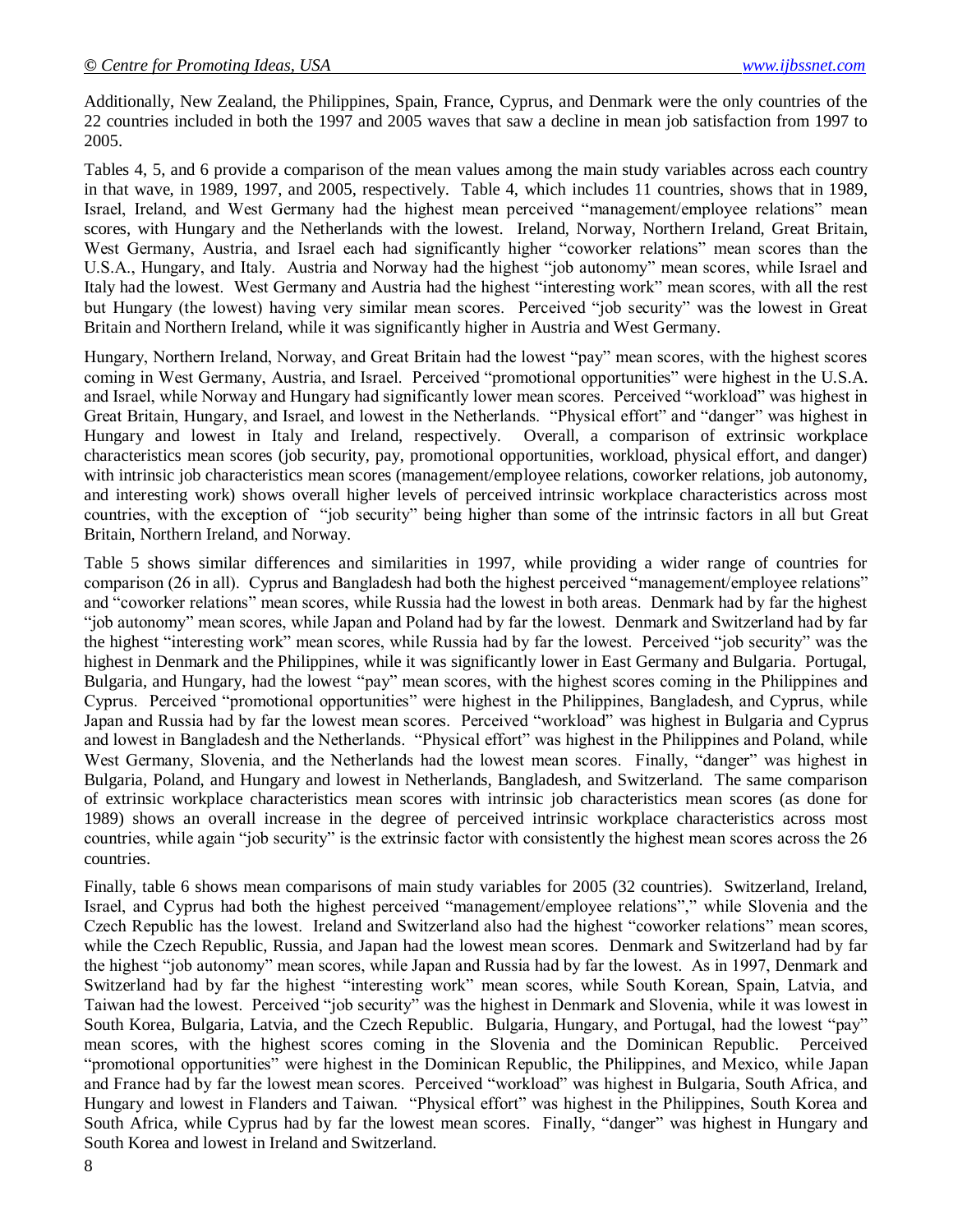The same comparison of extrinsic workplace characteristics mean scores with intrinsic job characteristics mean scores (as done for 1989 and 1997) shows overall higher levels of perceived intrinsic workplace characteristics across most countries, while again "job security" is the extrinsic factor with consistently the highest mean scores across the 32 countries.

## **Intercorrelations among the Main Study Variables**

Job satisfaction was found to be significantly related to each of the main study variables in each wave of the study (1989, 1997, and 2005)<sup>9</sup>: management/employee relations, coworker relations, job autonomy, interesting work, job security, pay, promotional opportunities, workload, physical effort, and danger. The relationships of the study variables appear to be in the anticipated direction.

## **Table 4: Variable Means by Country, 1989**

 $\overline{\phantom{a}}$ 

| Countries            |                     |             |              |                 |                     |                 | Variables |           |          |      |                 |      |        |
|----------------------|---------------------|-------------|--------------|-----------------|---------------------|-----------------|-----------|-----------|----------|------|-----------------|------|--------|
|                      | Satisfaction<br>dol | Man/Emp Rel | Coworker Rel | Autonomy<br>Job | Work<br>Interesting | Security<br>doL | Pay       | Prom opps | Workload |      | Physical Effort |      | Danger |
| West Germany         | 5.34                | 4.00        | 4.29         | 3.97            | 4.01                | 4.14            | 3.02      | 2.85      | 3.19     | 2.24 |                 | 1.77 |        |
| <b>Great Britain</b> | 5.25                | 3.79        | 4.30         | 3.90            | 3.89                | 3.54            | 2.61      | 2.70      | 3.40     | 2.54 |                 | 1.91 |        |
| <b>USA</b>           | 5.43                | 3.82        | 4.05         | 3.93            | 3.89                | 3.92            | 2.79      | 3.00      | 3.28     | 2.53 |                 | 2.04 |        |
| Austria              | 5.46                | 3.99        | 4.29         | 4.10            | 4.04                | 4.33            | 2.94      | 2.82      | 3.14     | 2.24 |                 | 1.89 |        |
| Hungary              | 4.86                | 3.75        | 4.07         | 3.74            | 3.59                | 3.80            | 2.28      | 2.25      | 3.45     | 2.72 |                 | 2.48 |        |
| Netherlands          | 5.28                | 3.70        | 4.18         | 3.94            | 3.78                | 3.83            | 2.66      | 2.71      | 2.91     | 2.27 |                 | 1.79 |        |
| Italy                | 5.16                | 3.71        | 4.02         | 3.47            | 3.81                | 3.92            | 2.88      | 2.52      | 3.23     | 2.11 |                 | 1.69 |        |
| Ireland              | 5.54                | 4.08        | 4.45         | 3.69            | 3.91                | 3.71            | 2.66      | 2.68      | 3.16     | 2.45 |                 | 1.66 |        |
| Northern Ireland     | 5.35                | 3.81        | 4.36         | 3.84            | 3.87                | 3.55            | 2.56      | 2.57      | 3.30     | 2.62 |                 | 1.88 |        |
| Norway               | 5.35                | 3.89        | 4.41         | 4.13            | 3.96                | 3.76            | 2.58      | 2.33      | 3.28     | 2.49 |                 | 2.04 |        |
| Israel               | 5.26                | 4.11        | 4.28         | 3.49            | 3.76                | 3.69            | 2.94      | 3.14      | 3.40     | 2.32 |                 | 1.79 |        |
| All                  | 5.31                | 3.88        | 4.25         | 3.87            | 3.88                | 3.86            | 2.73      | 2.69      | 3.25     | 2.41 |                 | 1.92 |        |

ANOVA analyses note the significant differences (at .05 or less level of significance) for all variables across the different countries.

<sup>&</sup>lt;sup>9</sup> Due to space limitations, complete correlation matrices for all variables for all years are available upon request.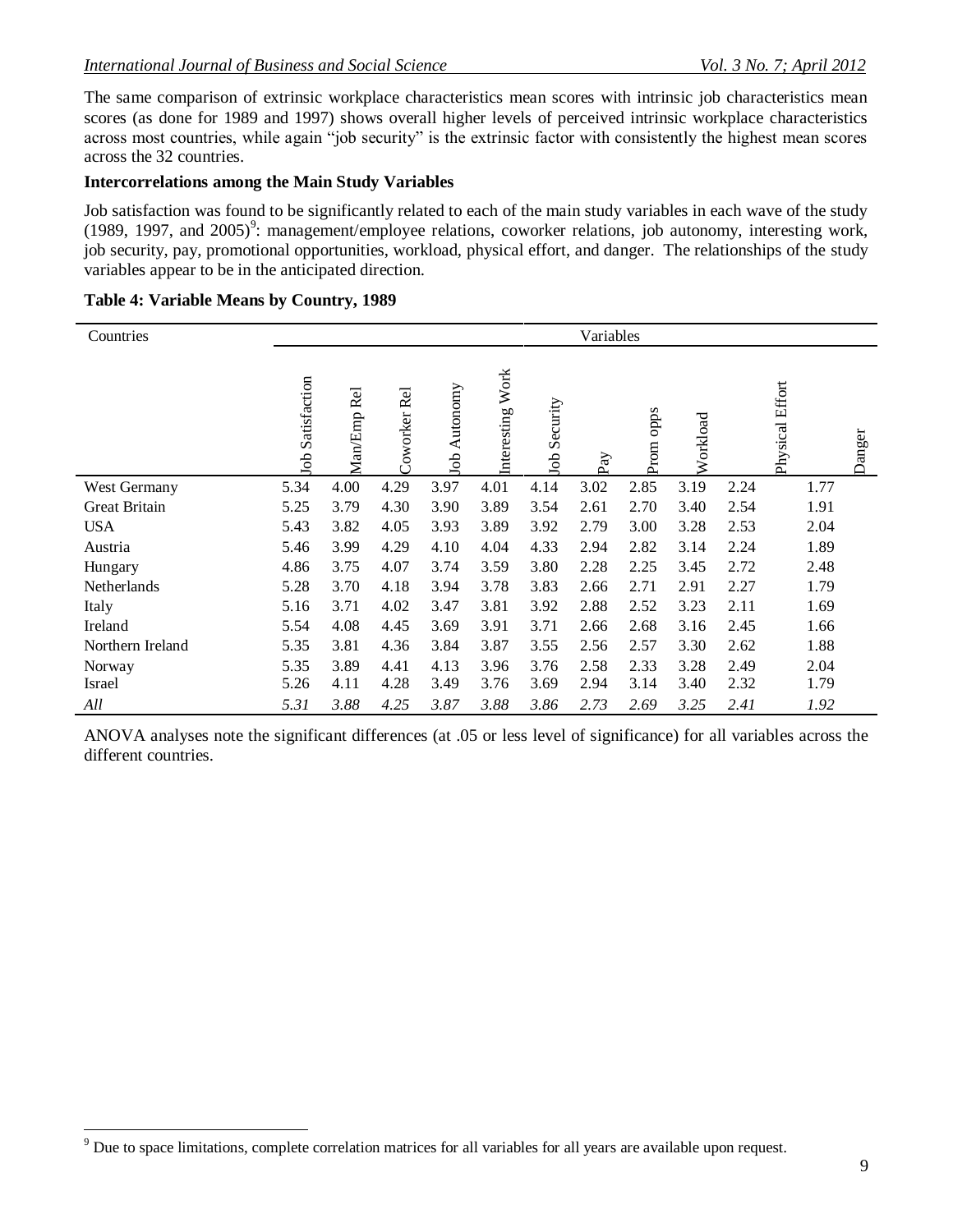| Countries           | Variables               |             |                     |              |                  |                                    |                                  |           |          |      |                 |      |        |
|---------------------|-------------------------|-------------|---------------------|--------------|------------------|------------------------------------|----------------------------------|-----------|----------|------|-----------------|------|--------|
|                     | <b>Job Satisfaction</b> | Man/Emp Rel | <b>Coworker Rel</b> | Job Autonomy | Interesting Work | Security<br>$\overline{\text{10}}$ | $\mathbb{P}\mathsf{a}\mathsf{y}$ | Prom opps | Workload |      | Physical Effort |      | Danger |
| West Germany        | 5.19                    | 3.95        | 4.25                | 4.11         | 4.08             | 3.83                               | 2.91                             | 2.55      | 3.31     | 2.12 |                 | 1.83 |        |
| <b>East Germany</b> | 4.97                    | 3.82        | 4.16                | 3.98         | 3.92             | 3.00                               | 2.39                             | 2.30      | 3.56     | 2.28 |                 | 1.98 |        |
| Great Britain       | 5.08                    | 3.82        | 4.37                | 3.87         | 3.71             | 3.34                               | 2.50                             | 2.58      | 3.43     | 2.43 |                 | 1.90 |        |
| <b>USA</b>          | 5.35                    | 3.86        | 4.14                | 3.96         | 3.83             | 3.80                               | 2.77                             | 2.93      | 3.39     | 2.50 |                 | 2.08 |        |
| Hungary             | 4.78                    | 3.67        | 4.00                | 3.79         | 3.59             | 3.28                               | 2.34                             | 2.36      | 3.54     | 2.70 |                 | 2.48 |        |
| Italy               | 5.15                    | 3.82        | 4.11                | 3.14         | 3.78             | 3.73                               | 2.86                             | 2.54      | 3.38     | 2.38 |                 | 1.87 |        |
| Netherlands         | 5.42                    | 3.79        | 4.23                | 4.05         | 3.88             | 3.71                               | 2.86                             | 2.79      | 2.91     | 2.15 |                 | 1.75 |        |
| Norway              | 5.24                    | 3.75        | 4.33                | 4.08         | 3.91             | 3.85                               | 2.55                             | 2.50      | 3.36     | 2.36 |                 | 2.06 |        |
| Sweden              | 5.23                    | 3.70        | 4.27                | 4.01         | 3.87             | 3.48                               | 2.55                             | 2.69      | 3.25     | 2.58 |                 | 2.10 |        |
| Czech Republic      | 5.12                    | 3.64        | 4.02                | 3.80         | 3.70             | 3.54                               | 2.44                             | 2.34      | 3.24     | 2.33 |                 | 2.25 |        |
| Slovenia            | 4.94                    | 3.38        | 4.04                | 3.96         | 3.88             | 3.88                               | 2.91                             | 2.70      | 3.48     | 2.14 |                 | 2.20 |        |
| Poland              | 5.17                    | 3.68        | 4.04                | 2.99         | 3.50             | 3.42                               | 2.17                             | 2.36      | 3.52     | 2.90 |                 | 2.50 |        |
| Bulgaria            | 5.02                    | 3.76        | 3.94                | 3.19         | 3.56             | 3.09                               | 2.30                             | 2.49      | 3.75     | 2.72 |                 | 2.56 |        |
| Russia              | 4.93                    | 3.43        | 3.87                | 3.35         | 3.37             | 3.45                               | 2.51                             | 2.25      | 3.30     | 2.50 |                 | 2.28 |        |
| New Zealand         | 5.36                    | 4.01        | 4.39                | 4.09         | 3.98             | 3.48                               | 2.58                             | 2.71      | 3.33     | 2.40 |                 | 1.94 |        |
| Canada              | 5.10                    | 3.82        | 4.17                | 3.93         | 3.89             | 3.53                               | 2.86                             | 2.73      | 3.33     | 2.61 |                 | 1.95 |        |
| Philippines         | 5.64                    | 4.17        | 4.18                | 4.08         | 4.05             | 4.01                               | 3.46                             | 3.63      | 3.55     | 2.96 |                 | 2.41 |        |
| Israel              | 5.44                    | 4.10        | 4.35                | 3.85         | 3.79             | 3.73                               | 2.81                             | 2.82      | 3.48     | 2.33 |                 | 1.89 |        |
| Japan               | 4.83                    | 3.68        | 3.95                | 2.71         | 3.64             | 3.88                               | 2.65                             | 2.18      | 3.15     | 2.40 |                 | 2.10 |        |
| Spain               | 5.41                    | 3.88        | 4.17                | 3.28         | 3.65             | 3.48                               | 2.60                             | 2.43      | 3.12     | 2.50 |                 | 2.08 |        |
| France              | 5.08                    | 3.54        | 4.02                | 3.16         | 3.95             | 3.30                               | 2.52                             | 2.34      | 3.41     | 2.28 |                 | 1.80 |        |
| Cyprus              | 5.61                    | 4.42        | 4.59                | 3.37         | 3.88             | 3.53                               | 3.28                             | 3.05      | 3.70     | 2.50 |                 | 2.19 |        |
| Portugal            | 5.21                    | 4.03        | 4.17                | 3.83         | 4.20             | 3.59                               | 2.15                             | 2.62      | 3.65     | 2.60 |                 | 2.41 |        |
| Denmark             | 5.70                    | 3.91        | 4.28                | 4.64         | 4.39             | 4.14                               | 3.12                             | 2.52      | 3.13     | 2.55 |                 | 1.87 |        |
| Switzerland         | 5.45                    | 4.12        | 4.38                | 4.18         | 4.24             | 3.60                               | 2.79                             | 2.72      | 3.26     | 2.21 |                 | 1.76 |        |
| Bangladesh          | 5.30                    | 4.39        | 4.64                | 3.35         | 3.47             | 3.77                               | 2.36                             | 3.06      | 2.85     | 2.49 |                 | 1.75 |        |
| All                 | 5.25                    | 3.86        | 4.21                | 3.79         | 3.88             | 3.63                               | 2.68                             | 2.64      | 3.35     | 2.44 |                 | 2.06 |        |

**Table 5: Variable Means by Country, 1997**

ANOVA analyses note the significant differences (at .05 or less level of significance) for all variables across the different countries.

**Table 6: Variable Means by Country, 2005**

| Countries            |                         |             |              |                 |                     |                     | Variables   |           |          |      |                 |      |        |
|----------------------|-------------------------|-------------|--------------|-----------------|---------------------|---------------------|-------------|-----------|----------|------|-----------------|------|--------|
|                      | <b>Job Satisfaction</b> | Man/Emp Rel | Coworker Rel | Autonomy<br>Job | Interesting<br>Work | <b>Job Security</b> | ${\rm Pay}$ | Prom opps | Workload |      | Physical Effort |      | Danger |
| Australia            | 5.18                    | 3.83        | 4.23         | 3.93            | 3.78                | 3.60                | 2.66        | 2.73      | 3.42     | 2.44 |                 | 1.96 |        |
| West Germany         | 5.42                    | 4.08        | 4.30         | 4.19            | 4.11                | 3.83                | 2.69        | 2.71      | 3.36     | 2.47 |                 | 1.97 |        |
| <b>East Germany</b>  | 5.46                    | 4.03        | 4.31         | 4.22            | 4.15                | 3.40                | 2.52        | 2.75      | 3.42     | 2.45 |                 | 2.00 |        |
| <b>Great Britain</b> | 5.27                    | 3.91        | 4.31         | 3.93            | 3.80                | 3.69                | 2.61        | 2.85      | 3.35     | 2.42 |                 | 1.84 |        |
| <b>United States</b> | 5.46                    | 3.90        | 4.17         | 3.97            | 4.08                | 3.81                | 2.72        | 2.91      | 3.36     | 2.55 |                 | 2.05 |        |
| Hungary              | 5.14                    | 3.78        | 4.04         | 3.77            | 3.55                | 3.50                | 2.43        | 2.41      | 3.61     | 2.67 |                 | 2.46 |        |
| Ireland              | 5.63                    | 4.22        | 4.56         | 3.88            | 4.05                | 3.86                | 2.82        | 2.79      | 3.28     | 2.32 |                 | 1.73 |        |
| Norway               | 5.30                    | 3.80        | 4.36         | 4.08            | 3.95                | 3.60                | 2.61        | 2.51      | 3.29     | 2.32 |                 | 2.10 |        |
| Sweden               | 5.16                    | 3.75        | 4.28         | 3.95            | 3.82                | 3.65                | 2.55        | 2.72      | 3.25     | 2.64 |                 | 2.09 |        |
| Czech Republic       | 5.10                    | 3.66        | 3.93         | 3.77            | 3.58                | 3.39                | 2.62        | 2.39      | 3.32     | 2.39 |                 | 2.02 |        |
| Slovenia             | 5.09                    | 3.51        | 4.08         | 3.97            | 3.86                | 3.91                | 3.24        | 2.80      | 3.48     | 2.29 |                 | 2.23 |        |
| Bulgaria             | 5.22                    | 3.98        | 4.03         | 3.26            | 3.47                | 3.23                | 2.38        | 2.60      | 3.79     | 2.54 |                 | 2.16 |        |
| Russia               | 4.99                    | 3.68        | 3.95         | 3.10            | 3.50                | 3.72                | 2.76        | 2.61      | 3.21     | 2.50 |                 | 2.32 |        |
| New Zealand          | 5.24                    | 4.04        | 4.36         | 4.06            | 3.94                | 3.70                | 2.81        | 2.85      | 3.23     | 2.47 |                 | 2.06 |        |
| Canada               | 5.32                    | 3.79        | 4.11         | 4.14            | 3.98                | 3.69                | 3.01        | 2.81      | 3.24     | 2.35 |                 | 2.03 |        |
| Philippines          | 5.64                    | 4.03        | 4.01         | 3.98            | 3.81                | 3.69                | 3.05        | 3.18      | 3.50     | 3.20 |                 | 2.63 |        |
| All                  | 5.25                    | 3.88        | 4.17         | 3.77            | 3.80                | 3.61                | 2.74        | 2.72      | 3.33     | 2.53 |                 | 2.08 |        |

10 ANOVA analyses note the significant differences (at .05 or less level of significance) for all variables across the different countries.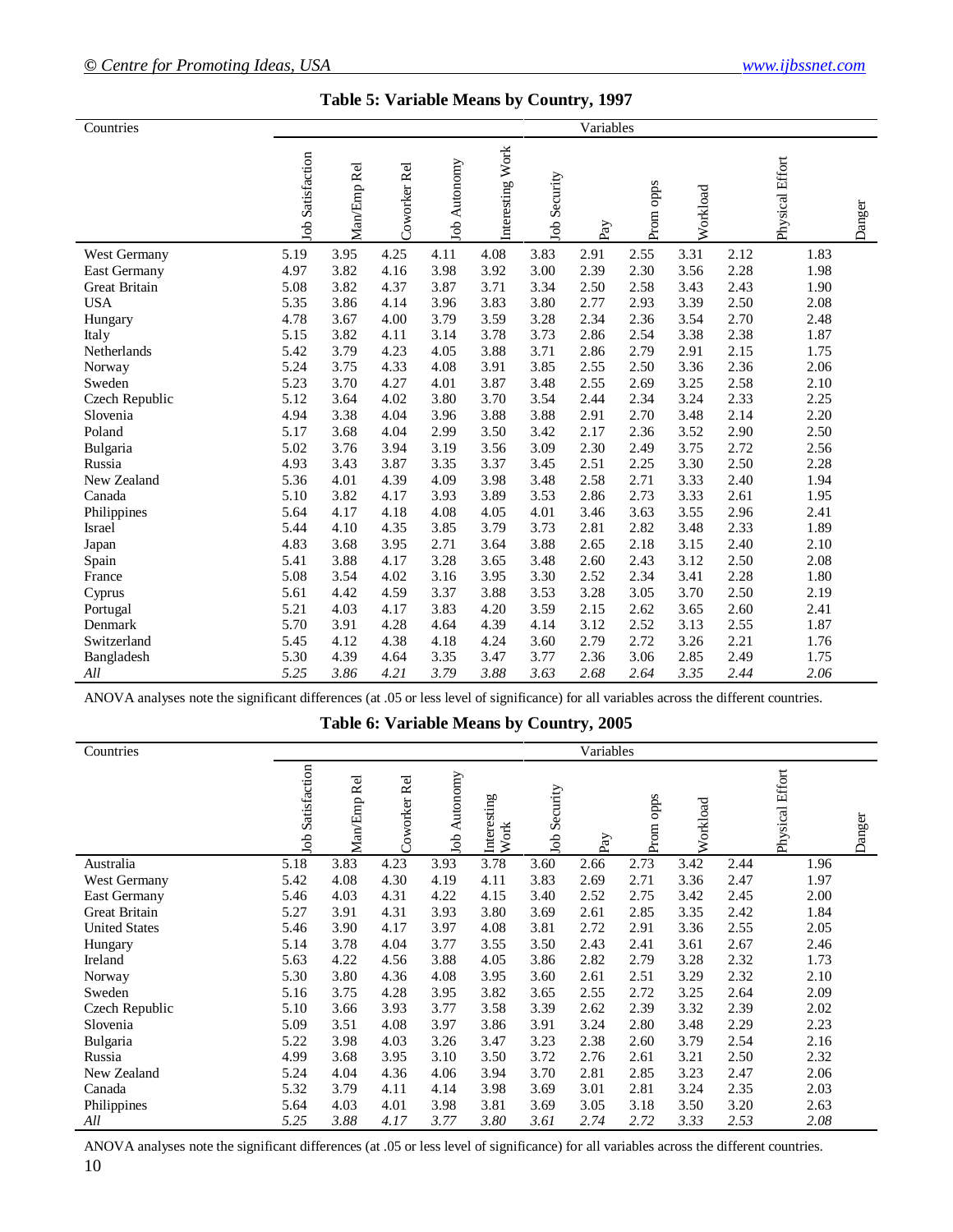| Countries          |                     |             |              |                 |                  |                 | Variables |           |          |      |                 |      |        |
|--------------------|---------------------|-------------|--------------|-----------------|------------------|-----------------|-----------|-----------|----------|------|-----------------|------|--------|
|                    | Satisfaction<br>dol | Man/Emp Rel | Coworker Rel | Autonomy<br>Job | Interesting Work | Security<br>Job | Pay       | Prom opps | Workload |      | Physical Effort |      | Danger |
| Israel             | 5.45                | 4.18        | 4.41         | 3.78            | 3.82             | 3.56            | 2.77      | 2.71      | 3.31     | 2.40 |                 | 1.84 |        |
| Japan              | 4.94                | 3.73        | 3.99         | 2.84            | 3.57             | 3.68            | 2.62      | 2.06      | 3.13     | 2.43 |                 | 2.02 |        |
| Spain              | 5.25                | 3.77        | 4.02         | 3.30            | 3.38             | 3.72            | 2.73      | 2.60      | 3.23     | 2.64 |                 | 2.24 |        |
| Latvia             | 4.89                | 3.71        | 4.07         | 3.09            | 3.43             | 3.28            | 2.33      | 2.37      | 3.52     | 2.75 |                 | 2.11 |        |
| France             | 4.97                | 3.49        | 4.04         | 3.67            | 3.92             | 3.39            | 2.36      | 2.22      | 3.45     | 2.37 |                 | 1.88 |        |
| Cyprus             | 5.52                | 4.18        | 4.20         | 3.16            | 3.52             | 3.51            | 3.11      | 2.82      | 3.19     | 2.08 |                 | 1.87 |        |
| Portugal           | 5.29                | 4.03        | 4.17         | 3.52            | 3.91             | 3.56            | 2.44      | 2.91      | 3.47     | 2.50 |                 | 1.99 |        |
| Denmark            | 5.51                | 3.85        | 4.19         | 4.55            | 4.29             | 3.92            | 3.04      | 2.49      | 3.32     | 2.55 |                 | 1.98 |        |
| Switzerland        | 5.72                | 4.27        | 4.55         | 4.29            | 4.35             | 3.68            | 2.96      | 2.86      | 3.12     | 2.24 |                 | 1.79 |        |
| Flanders           | 4.97                | 3.67        | 4.07         | 3.89            | 3.84             | 3.65            | 2.91      | 2.82      | 3.06     | 2.34 |                 | 2.11 |        |
| Finland            | 5.31                | 3.77        | 4.04         | 3.97            | 3.86             | 3.51            | 2.74      | 2.56      | 3.17     | 2.50 |                 | 2.13 |        |
| Mexico             | 5.88                | 4.14        | 4.24         | 3.91            | 4.01             | 3.81            | 2.84      | 3.12      | 3.37     | 2.64 |                 | 2.15 |        |
| Taiwan             | 5.01                | 3.90        | 4.08         | 3.83            | 3.43             | 3.44            | 2.84      | 2.70      | 3.10     | 2.58 |                 | 1.98 |        |
| South Africa       | 5.17                | 3.95        | 4.23         | 3.41            | 3.56             | 3.58            | 2.65      | 2.93      | 3.65     | 3.00 |                 | 2.52 |        |
| South Korea        | 4.76                | 3.83        | 4.04         | 3.49            | 3.28             | 3.18            | 2.60      | 2.78      | 3.39     | 3.05 |                 | 2.44 |        |
| Dominican Republic | 5.36                | 4.11        | 4.15         | 3.38            | 3.92             | 3.68            | 3.15      | 3.34      | 3.26     | 2.64 |                 | 2.08 |        |
| All                | 5.25                | 3.88        | 4.17         | 3.77            | 3.80             | 3.61            | 2.74      | 2.72      | 3.33     | 2.53 |                 | 2.08 |        |

| Table 6 Continued: Variable Means by Country, 2005 |  |  |
|----------------------------------------------------|--|--|
|----------------------------------------------------|--|--|

ANOVA analyses note the significant differences (at .05 or less level of significance) for all variables across the different countries

#### **Regression Results**

Table 7 shows OLS regression model specifications for each country across the three waves of the study<sup>10</sup>. It is interesting to note the difference in model predictability from country to country and from year to year. In 1989, West Germany has the highest adjusted r-squared (0.4991), while Hungary has the lowest (0.2232). Israel (0.2665) and Austria (0.3028) also each have relatively lower adjusted r-squared statistics, with the remainder of the countries falling somewhere from 0.38 to 0.46. In 1997, Canada (0.4874) and Great Britain (0.4809) have the highest adjusted r-squared values, while the Philippines has the lowest adjusted r-squared (0.1686). Portugal, the Czech Republic, Hungary, and Bulgaria, each have relatively lower adjusted r-squared values, ranging from 0.2784 to 0.3395, respectively. The remaining 19 countries have adjusted r-squared values ranging from 0.3615 to 0.4798. In 2005, Cyprus had far and away the highest (0.6866), followed by France (0.5701) and Australia (0.5293). Flanders (Belgium) and the Philippines each had by far the lowest adjusted r-squared values, at 0.1753 and 0.1896 respectively. The Dominican Republic (0.2339), Hungary (0.2355), and Mexico (0.2579) also had among the lowest adjusted r-squared values among the 32 countries. The remaining 26 countries have adjusted rsquared values somewhere between 0.2873 and 0.4961, with the vast majority at the higher end.

## **Testing Hypotheses**

 $\overline{\phantom{a}}$ 

Job satisfaction levels and its determinants were expected to differ cross-nationally. As was reported earlier, Tables 4-6 and separate ANOVA and ANCOVA mean comparison tests across countries (available upon request) show that there are statistically significant differences in mean scores for job satisfaction and its main determinants across the countries included in each of the three waves of data analysis for this project.

 $10$  Complete regression results for each country across each wave are available upon request.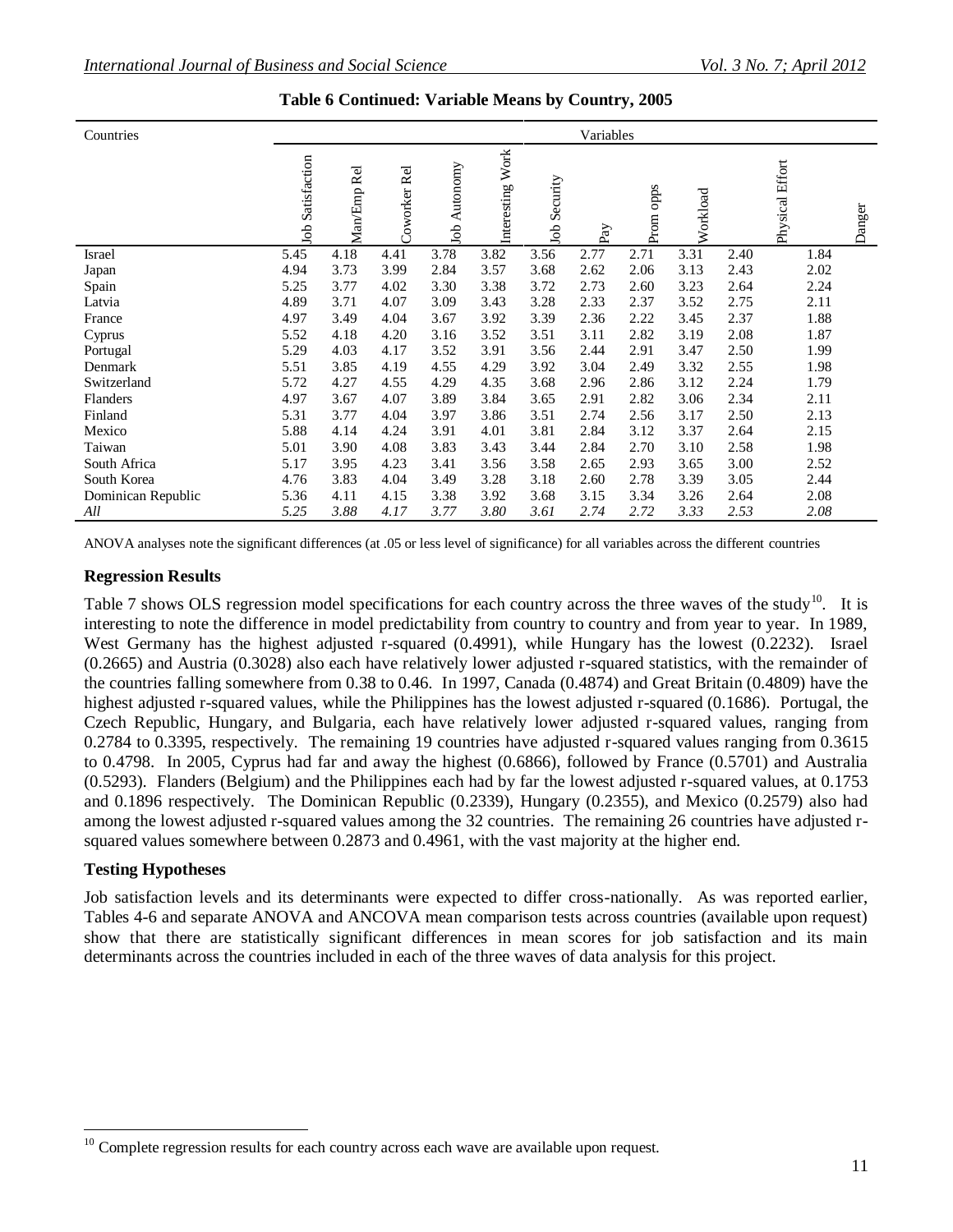| Table 7: Summary of OLS Model Specifications, by Country and Year |  |  |
|-------------------------------------------------------------------|--|--|
|                                                                   |  |  |

|                      | 1989                     |         |                          | 1997                     |         |                  | 2005                     |               |            |
|----------------------|--------------------------|---------|--------------------------|--------------------------|---------|------------------|--------------------------|---------------|------------|
|                      |                          | Adj. R- |                          |                          | Adj. R- |                  |                          | $R -$<br>Adj. |            |
| Country              | $\boldsymbol{N}$         | Squ.    | $\cal F$                 | $\boldsymbol{N}$         | Squ.    | $\boldsymbol{F}$ | $\cal N$                 | Squ.          | $\cal F$   |
| Australia            |                          |         |                          | $\qquad \qquad -$        |         |                  | 1012                     | 0.5293        | $60.83***$ |
| Austria              | 771                      | 0.3028  | $18.6***$                | $\overline{\phantom{0}}$ |         |                  |                          |               |            |
| Bangladesh           | $\overline{a}$           |         |                          | 372                      | 0.3791  | 12.92***         | $\overline{a}$           |               |            |
| Bulgaria             | $\overline{\phantom{a}}$ |         |                          | 391                      | 0.3395  | $11.55***$       | 414                      | 0.2873        | $9.76***$  |
| Canada               |                          |         |                          | 423                      | 0.4874  | 22.12***         | 459                      | 0.4800        | 23.25***   |
| Cyprus               |                          |         |                          | 454                      | 0.4768  | 22.73***         | 481                      | 0.6866        | 56.34***   |
| Czech Republic       | $\overline{a}$           |         |                          | 473                      | 0.2851  | $10.9***$        | 557                      | 0.3911        | 19.79***   |
| Denmark              | $\overline{\phantom{a}}$ |         |                          | 602                      | 0.3692  | 19.52***         | 793                      | 0.4336        | 32.91***   |
| Dominican Republic   | $\qquad \qquad -$        |         |                          |                          |         |                  | 606                      | 0.2339        | $10.72***$ |
| Finland              | $\overline{a}$           |         |                          |                          |         |                  | 539                      | 0.4961        | 28.87***   |
| Flanders             | $\overline{\phantom{a}}$ |         |                          |                          |         |                  | 676                      | 0.1753        | $8.55***$  |
| France               | $\overline{a}$           |         |                          | 585                      | 0.4798  | 29.35***         | 859                      | 0.5701        | 60.88***   |
| Germany-East         | $\overline{\phantom{0}}$ |         |                          | 187                      | 0.4617  | 9.4***           | 232                      | 0.4020        | 9.17***    |
| Germany-West         | 508                      | 0.4991  | 27.58***                 | 514                      | 0.426   | $21.04***$       | 440                      | 0.4168        | 17.51***   |
| Great Britain        | 626                      | 0.4292  | 27.11***                 | 483                      | 0.4809  | 24.51***         | 394                      | 0.4716        | 19.46***   |
| Hungary              | 519                      | 0.2232  | $9.27***$                | 555                      | 0.3127  | 14.27***         | 407                      | 0.2355        | $7.58***$  |
| Ireland              | 410                      | 0.4444  | 18.22***                 |                          |         |                  | 468                      | 0.4609        | 22.01***   |
| Israel               | 544                      | 0.2665  | $11.96***$               | 381                      | 0.3800  | 13.94***         | 470                      | 0.4189        | 18.8***    |
| Italy                | 473                      | 0.3899  | 16.88***                 | 375                      | 0.3783  | 12.98***         |                          |               |            |
| Japan                |                          |         | $\overline{\phantom{0}}$ | 482                      | 0.3615  | $16.13***$       | 379                      | 0.3331        | 11.49***   |
| Latvia               | $\overline{a}$           |         |                          | $\overline{a}$           |         |                  | 530                      | 0.4521        | 23.98***   |
| Mexico               |                          |         |                          |                          |         |                  | 454                      | 0.2579        | 9.28***    |
| Netherlands          | 570                      | 0.4654  | 28.52***                 |                          |         |                  |                          |               |            |
| New Zealand          |                          |         |                          | 248                      | 0.4488  | 11.58***         | 750                      | 0.4842        | 38.00***   |
| Northern Ireland     | 293                      | 0.4062  | $12.10***$               |                          |         |                  |                          |               |            |
| Norway               | 861                      | 0.4527  | 42.84***                 | 1121                     | 0.4375  | 46.86***         | 737                      | 0.4677        | 35.04***   |
| Philippines          |                          |         | $\overline{a}$           | 457                      | 0.1686  | $5.87***$        | 555                      | 0.1896        | 7.82***    |
| Poland               | $\overline{\phantom{a}}$ |         | $\overline{a}$           | 347                      | 0.4531  | $16.09***$       | $\overline{\phantom{0}}$ |               |            |
| Portugal             | $\overline{\phantom{a}}$ |         |                          | 761                      | 0.2784  | $16.43***$       | 923                      | 0.3505        | 27.19***   |
| Russia               | $\overline{\phantom{a}}$ |         |                          | 619                      | 0.3871  | $21.54***$       | 753                      | 0.3336        | 20.82***   |
| Slovenia             | $\overline{\phantom{a}}$ |         |                          | 429                      | 0.4334  | 19.19***         | 433                      | 0.4259        | 17.87***   |
| Spain                | $\overline{\phantom{a}}$ |         |                          |                          |         |                  | 480                      | 0.3743        | 16.08***   |
| South Africa         | $\overline{\phantom{a}}$ |         |                          | $\overline{a}$           |         |                  | 665                      | 0.4608        | 30.87***   |
| South Korea          | $\overline{\phantom{a}}$ |         |                          |                          |         |                  | 491                      | 0.3176        | 13.67***   |
| Sweden               | $\overline{\phantom{a}}$ |         |                          | 678                      | 0.453   | 32.15***         | 734                      | 0.4800        | 38.59***   |
| Switzerland          | $\overline{\phantom{a}}$ |         |                          | 1425                     | 0.4497  | 62.25***         | 612                      | 0.3645        | 19.44***   |
| Taiwan               |                          |         |                          | $\overline{a}$           |         |                  | 990                      | 0.3575        | 29.96***   |
| <b>United States</b> | 747                      | 0.463   | 34.85***                 | 722                      | 0.4402  | 30.84***         | 941                      | 0.4272        | 37.89***   |
| All                  | 6,322                    | 0.3833  | 207.79***                | 13,248                   | 0.3870  | 441.09***        | 19,234                   | 0.3915        | 652.33***  |

Level of significance:  $*** = p < .001$ ; - denotes data not available for given year

Once more, the statistically significant country differences become larger from wave to wave, as more countries are included in the analysis and a broader range in types of countries provides a greater basis for statistical comparison. Furthermore, more detailed country-specific OLS regression models available (available upon request) demonstrate a significant level of cross-national differences in job satisfaction and its determinants. Therefore, H1a and H1b are fully supported by these results, that there are statistically significant cross-national differences in the levels of job satisfaction and the determinants of job satisfaction.

## *Conclusions*

#### **A Generalizable Cross-National Model of Job Satisfaction?**

Ever since Smith, Kendall, and Hulin's (1969) job descriptive index and Hackman and Oldham's (1976) job characteristics model of job satisfaction, researchers have made modest variations to this earlier foundational work to develop a variety of job satisfaction models. Among those job satisfaction models still used today, arguably none are as commonly used as the one developed by Kalleberg (1977) and used by Handel (2005) and countless others. In each case, this commonly accepted model has been considered to be widely generalizable across a wide variety of cross-cultural and cross-national contexts.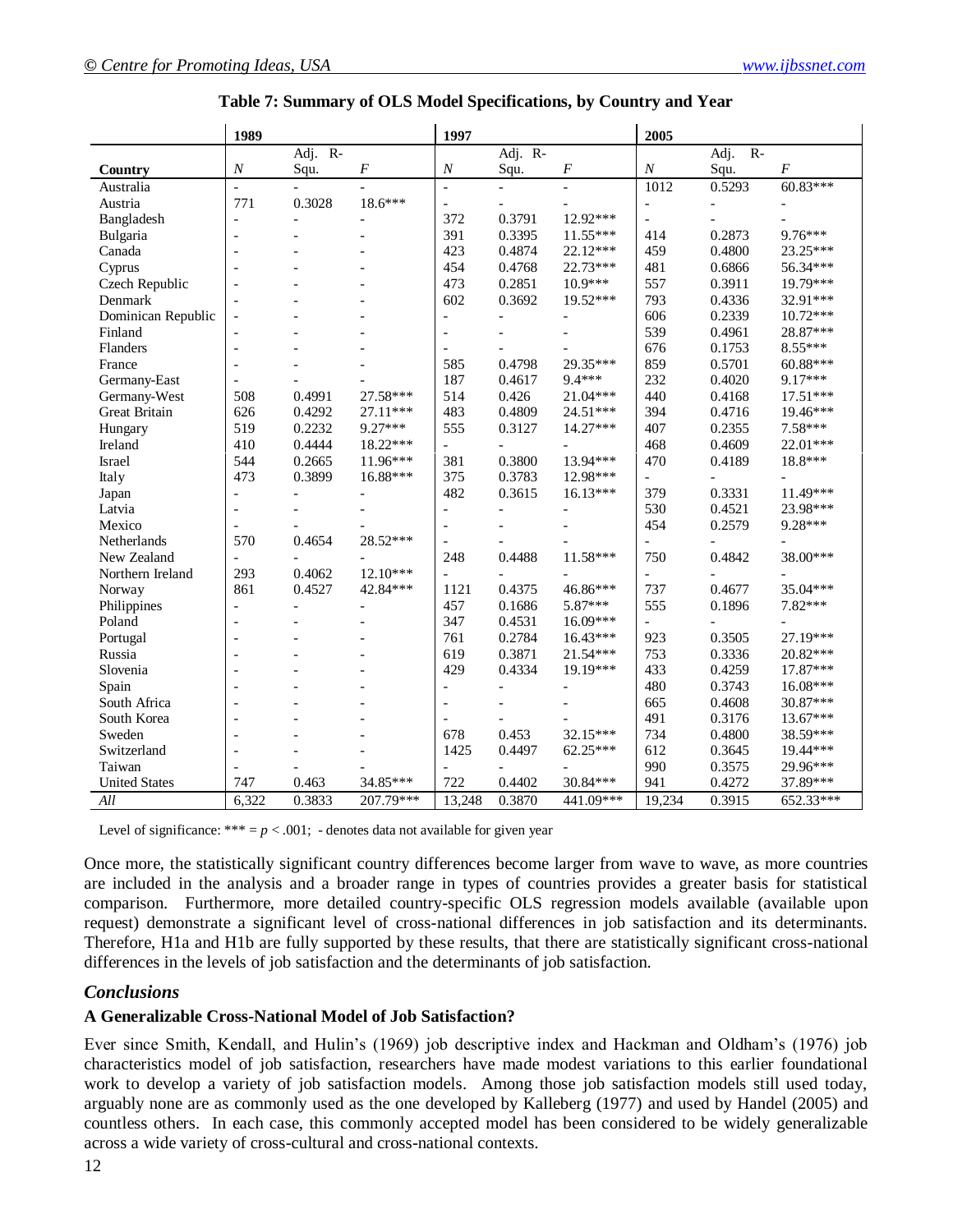However, as I demonstrated through Table 3 previously, Kalleberg (1977) and Handel's (2005) generally accepted job satisfaction model is not simply generalizable across countries around the world. Rather, what is generally considered a widely generalizable job satisfaction model actual holds up very differently in countries around the world within varying country-level contexts, with overall predictability and job satisfaction determinants' significance levels varying widely from country to country. This means that researchers should take great caution in comparing results from different job satisfaction studies performed around the world. Rather, a new and expanded model of job satisfaction, one that takes into account country-contextual differences, is vitally needed.

## **Future Research**

This research has empirically demonstrated clear cross-national differences in job satisfaction and its determinates. The question remains, what are the causes behind these differences? Cross-cultural researchers would suggest that any such differences would all be due to cultural differences between countries. However, the limited research that explores work quality characteristics and job satisfaction from a cross-cultural perspective has largely failed to show how countries with similar cultural orientations still experience significant differences and how countries with different cultural orientations still experience similarities.

The question remains, what are the causes for these country differences. More specifically, what are the key country-level contextual and global-macro variables driving these country differences in job characteristics and perceived worker satisfaction (which is of increasing relevance in the age of an ever more globalized economy and hyper-competitive global marketplace)? Existing research cannot answer these and other related questions. Like many work attitudes, job satisfaction is a dynamic construct that changes in response to personal and environmental conditions. Monitoring job satisfaction over time and in different contexts will allow one to better examine and understand the salient factors that affect job satisfaction.

To be able to examine these questions and further explore possible explanations and mechanisms by which these relationships unfold, future research needs to address the following areas. First, future research needs to better understanding the linkage between various job quality characteristics and worker satisfaction. Furthermore, there is a need to better understand how worker satisfaction relates to many other important organizational, institutional, economic, social, and individual outcomes. Finally, there is a need to better understand crossnational differences in these relationships and what these differences mean for various stakeholders (e.g. employers, employees, labor unions, governments, etc.).

#### **Practical Implications**

Results show that both intrinsic and extrinsic work characteristics strongly impact worker job satisfaction. Therefore, it is important for any work organization (such as multinational corporations, global NGO's, local and national governments, and labor unions) to understand that individual workers in different countries face unique country-contextual conditions that impact their experience in the workplace.

For worker organizations, such as labor unions, findings suggest that a worker's satisfaction with their employment experience will differ greatly depending on the type of work which with they are involved. Results suggest that workers in industrial jobs tend to value more extrinsic workplace characteristics, such as higher pay, opportunity for advancement, and manageable workload, while workers in service sector jobs tend to value intrinsic workplace characteristics, such as job autonomy, interesting work, and workplace relationships. For union strategies and goals, this means that unions need to be aware of these fundamental differences in worker preferences and develop long-term union goals/strategies to help enhance the workers' experience on the job.

Due to the fact the worker job satisfaction impacts firm performance and various measures of worker well-being, firms (regardless of economic sector or private/public status) need to be cognizant of these differences and unique challenges and work to tailor management philosophy and policy to create a unique work atmosphere that will benefit the interests of both the employer and the employee, as well as society at large.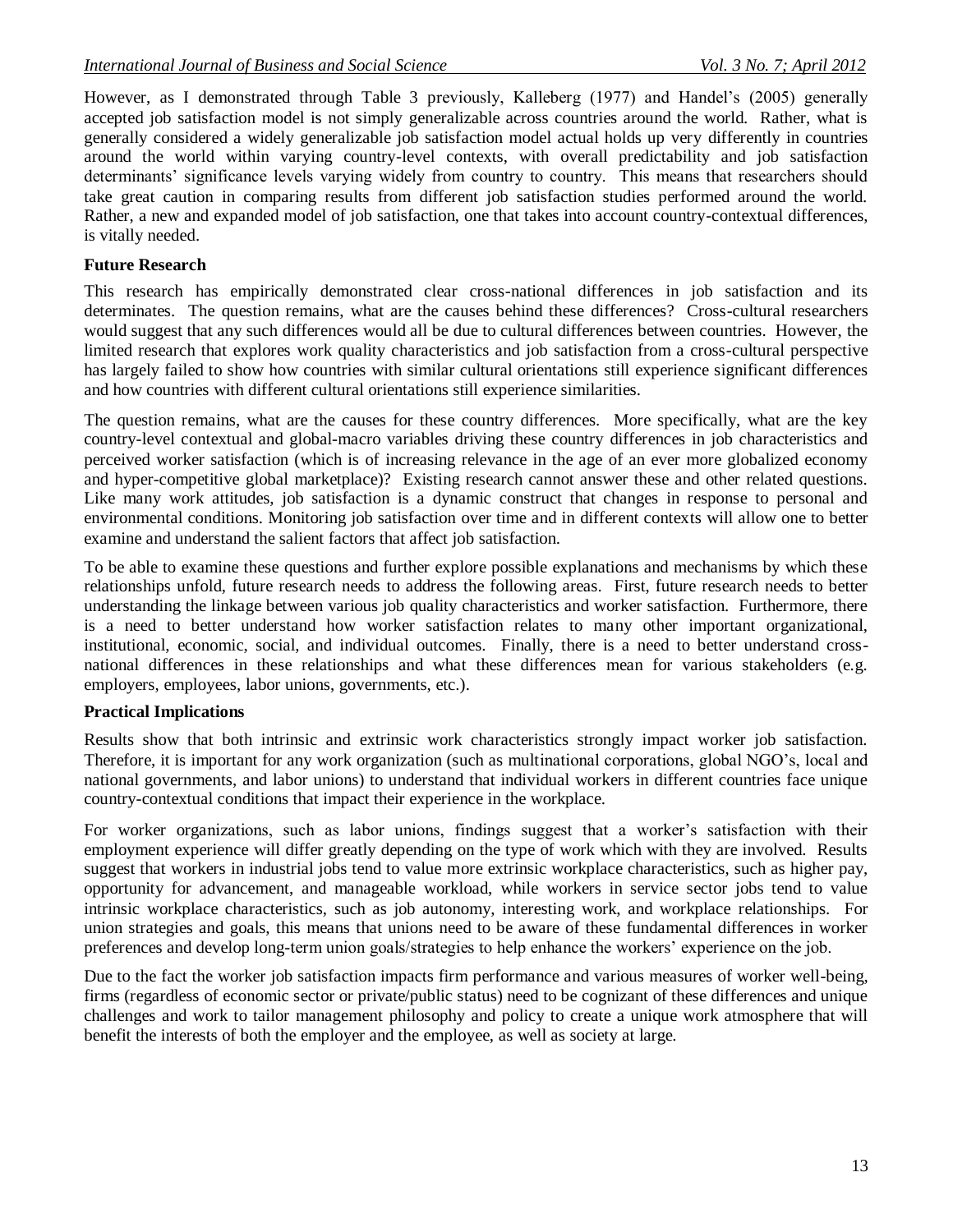#### *References*

- Appelbaum, S., & Kamal, R. (2001). An analysis of the utilization and effectiveness of nonfinancial incentives in small business. *Journal of Management Development, Vol. 19*(9), 733-63.
- Argyle, M. (1989). *The social psychology of work.* Harmondsworth: Penguin.
- Blau, G. (1994). Developing and testing a taxonomy of lateness behavior. *Journal of Applied Psychology, Vol. 79*, 959- 70.
- Carlson, J.H., & Mellor, S. (2004). Gender-related effects in the job-design- job-satisfaction relationship: an international approach. *Sex Roles: A Journal of Research*, *51*(3-4), 237- 247.
- Clark, A. E., & Oswald, A. J. (1996). Satisfaction and comparison income. *Journal of Public Economics, Vol. 104*, 359-381.
- Darmon, R., Rigaux-Bricmont, B., & Balloffet, P. (2003) Designing sales force satisfying selling positions: A conjoint measurement approach. *Industrial Marketing Management, Vol. 32*(6), 501-15.
- Davis, K., & Newstrom, J. (1999). *Comportamiento humano en el trabajo: comportamiento organizaciona* (10th ed.). Mexico City, Mexico: McGraw-Hill.
- Diener, E., Diener, M., & Diener, C. (1995). Factors predicting the subjective well-being of nations. *Journal of Personality Social Psychology, Vol.* 69, 851-864.
- Durst, S.L., & DeSantis, V.S. (1997). The determinants of job satisfaction among federal, state, and local government employees. *State and Local Government Review*, *Vol. 29*(1), 7-16.
- Ellickson, M.C. (2002). Determinants of job satisfaction of municipal government employees. *Public Personnel Management, Vol. 31*(3), 343-58.
- Fosam, E.B., Grimsley, M.F.J., & Wisher, S.J. (1998). Exploring models for employee satisfaction; with particular reference to a police force. *Total Quality Management*, *Vol. 9*(2-3), 235-47.
- Freeman, R. (1978). Job satisfaction as an economic variable. *American Economic Review, Vol. 68*, 135-41.
- Garrido, M.J., Perez, P., & Anton, C. (2005). Determinants of sales manager job satisfaction: An analysis of spanish industrial firms. *International Journal of Human Resource Management*, *Vol. 16*(1), 1934-54.
- Gazioglu, S., & Tansel, A. (2006). Job satisfaction in Britain: Individual and job related factors. *Applied Economics*, *Vol. 38*(10), 1163-1171.
- Glisson, C., & Durick, M. (1988). Predictors of job satisfaction and organizational commitment in human service organizations. *Administrative Science Quarterly, Vol. 33,* 61-81.
- Hackman, J.R., & Oldham, G.R. (1980). *Job redesign*. Reading, MA: Addison-Wesley.
- Haley-Lock, A. (2008). Happy doing good? How workers' career orientations and job satisfaction relate in grassroots human services. *Journal of Community Practice, Vol. 16*(2), 143-63.
- Hamermesh, D.S. (2001). The changing distribution of job satisfaction. *Journal of Human Resources, Vol. 36*(1), 1-30.
- Handel, M. J. (2005). Trends in perceived job quality, 1989 to 1998. *Work and Occupations, Vol. 32*(1), 66-94.
- Hodson, R. (2002). Demography or respect?: Work group demography versus
- organizational dynamics as determinants of meaning and satisfaction at work. *The British Journal of Sociology, Vol. 53*(2), 291-317.
- Hunt, J.W., & Saul, P.N. (1975). The Relationship of age, tenure, and job satisfaction in males and females. *Academy of Management Journal, Vol. 18*, 690-702.
- International Social Survey Program (ISSP). INTERNATIONAL SOCIAL SURVEY PROGRAM: WORK ORIENTATIONS I, II, and III; 1989, 1997, 2005 [Computer file]. ICPSR version. Koeln, Germany: Zentralarchiv fuer Empirische Sozialforschung [producer], 1999. Koeln, Germany: Zentralarchiv fuer Empirische Sozialforschung/Ann Arbor, MI: Inter-university Consortium for Political and Social Research [distributors], 2000.
- Jamison, C. S., Jamison.,P. L., & Wallace, M. (2004). Contemporary work characteristics, stress, and ill health. *American Journal of Human Biology*, *Vol.16* (1), 43-56.
- Judge, T. A., & Church, A. (2000). Job satisfaction: Research and practice, in C. L. Cooper & E. A. Locke (Eds.) *Industrial and organizational psychology: Linking theory with practice*. Oxford: Blackwell.
- Judge, T. A., & Watanabe, S. (1993). Another look at the job satisfaction—life satisfaction relationship. *Journal of Applied Psychology*, *Vol. 78*, 939-948.
- Jung, K.H., & Moon, M.J., & Hahm, S.D. (2007). Do age, gender, and sector affect job satisfaction? Results from the Korean labor and income panel data. *Review of Public Personnel Administration, Vol. 27*(2), 125-46.
- Kalleberg, A. (1977). Work values & job rewards: A theory of job satisfaction. *American Sociological Review, Vol. 42*, 124-43.